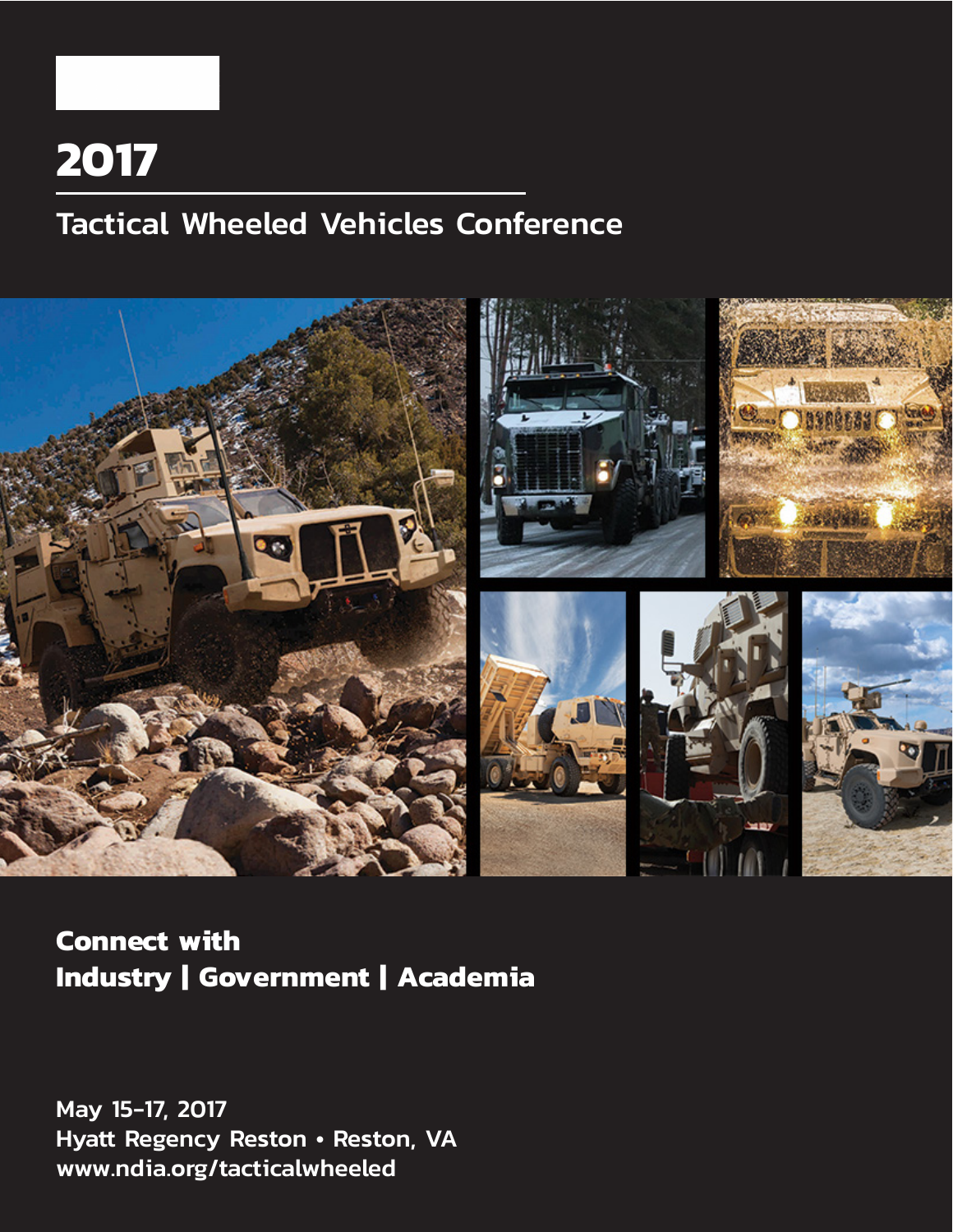Welcome to the 2017 Annual Tactical Wheeled Vehicles Conference in Reston, Virginia! This conference is recognized as the premier conference focused on the tactical wheeled vehicle industry and its support to the Department of Defense and our nation's warfighters.

#### Objective:

This annual conference and seminar historically brings the military services, industry, prime contractors, subcontractors and their suppliers together to discuss present and future wheeled vehicle requirements for all services. It has afforded an atmosphere for open discussions between the customers and the suppliers based on the needs of the military users. This is the only annual conference held specifically for the military's tactical wheeled vehicle community.

The information and dialogue presented is valuable to all that play a role in the design, development, innovation, acquisition, production, delivery and sustainment of tactical wheeled vehicles to our customers. This includes program managers, engineers, acquisition planners, suppliers, business developers and marketers. This year's conference theme is the *Transportation of Forces in an Operationally and Fiscally Challenging Environment.*

NDIA's TWV Division is proud to announce that we will conduct a special ceremony to present our sixth annual Red Ball Express Award at the 2017 conference. This year, we are introducing two separate awards, one in the government/military category and the other in the industry category. The recipients have made significant contributions to the strengthening of our national security by developing or procuring TWVs or critical technologies that contribute to them. Thank you to Barry Tyree, our Division Vice Chair, for leading this year's nomination and award selection committee. This year's recipients are:

> 2017 Red Ball Express Award - Government category: Defense Logistics Agency Land and Maritime Strategic Acquisition Program Directorate (SAPD)

2017 Red Ball Express Award - Industry category: Plasan Sasa, Ltd. Mr. Dani Ziv, CEO

Thank you for being here and taking part in this important annual event to the TWV industry. I encourage you to take full advantage of this exceptional opportunity to fully participate and engage with industry, government and military leaders. Your participation helps ensure we continue to send a message to Department of Defense decision makers, that a capable, modernized and properly sustained tactical wheeled vehicle fleet is important to our national defense.

Sincerely,

Eddie Garcia Chairman, NDIA Tactical Wheeled Vehicles Division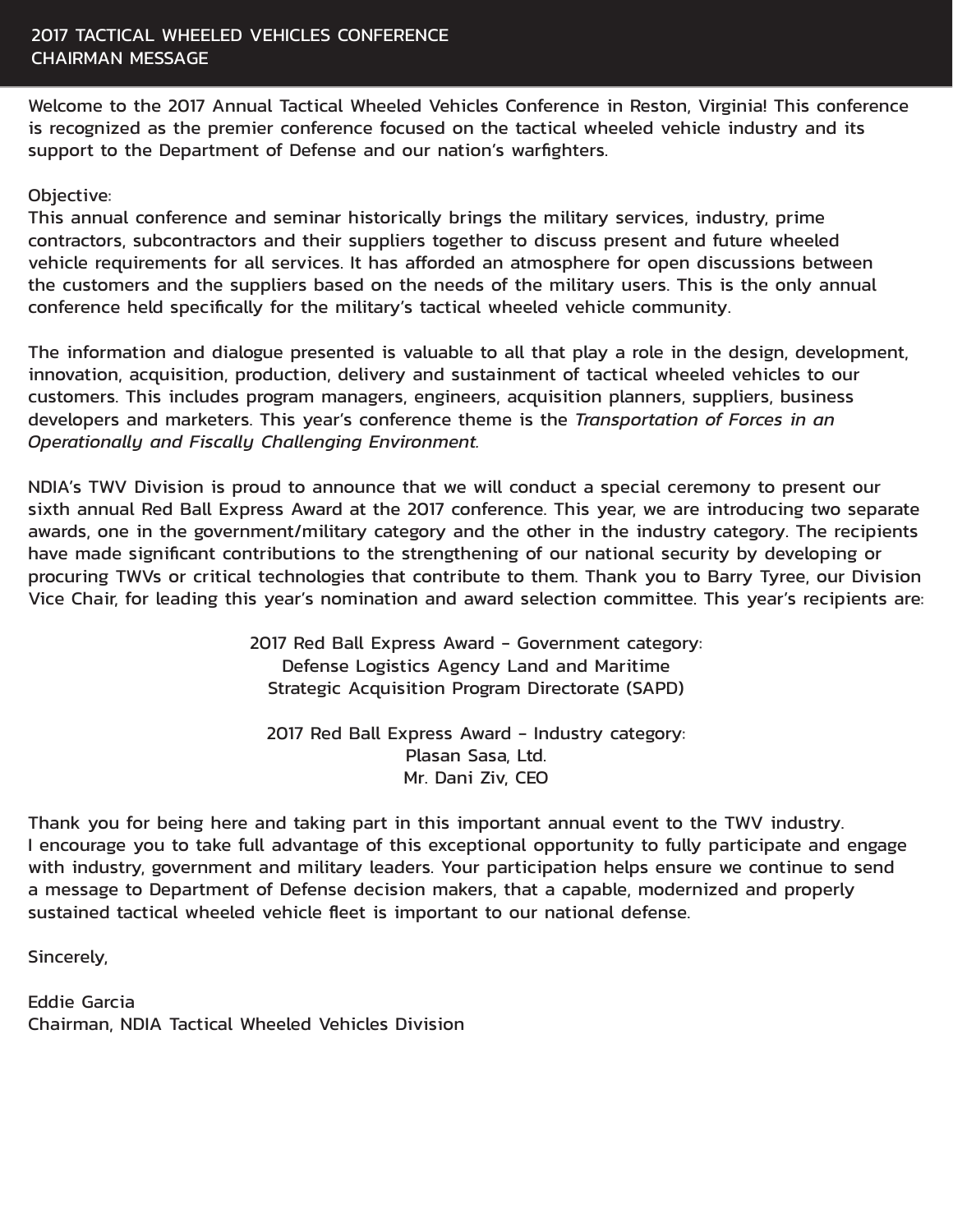## **MONDAY, MAY 15**

2:00 pm - 7:00 pm **REGISTRATION OPEN**

5:30 pm - 7:00 pm **ANNUAL TACTICAL WHEELED VEHICLE NETWORKING RECEPTION / ICE BREAKER**

## **TUESDAY, MAY 16**

| 7:00 am $-$ 6:30 pm     | <b>REGISTRATION OPEN</b>                                                                                                                                                                                                                                                                                                                                                   |
|-------------------------|----------------------------------------------------------------------------------------------------------------------------------------------------------------------------------------------------------------------------------------------------------------------------------------------------------------------------------------------------------------------------|
| $7:00$ am - 8:00 am     | NETWORKING CONTINENTAL BREAKFAST<br><b>Sponsored by Fincantieri Marine Group</b>                                                                                                                                                                                                                                                                                           |
| $8:00$ am - $8:10$ am   | <b>CONFERENCE OVERVIEW AND WELCOME</b><br>• Mr. Eddie Garcia, Chairman, NDIA Tactical Wheeled Vehicles Division                                                                                                                                                                                                                                                            |
| $8:10$ am - $8:30$ am   | <b>NDIA UPDATE</b><br>• CAPT D. Bruce Roulstone, USN (Ret), Vice President, Program Development, NDIA                                                                                                                                                                                                                                                                      |
| $8:30$ am - 12:00 pm    | <b>SESSION I</b><br>CHAIRMAN: MG Roger Nadeau, USA (Ret), Senior Vice President, American Business<br>Development Group                                                                                                                                                                                                                                                    |
| $8:30$ am - $9:00$ am   | <b>KEYNOTE ADDRESS: TOP MODERNIZATION PRIORITIES FOR OUR TACTICAL WHEELED</b><br><b>VEHICLE FLEET</b><br>• MG Bob Marion, USA, Deputy for Acquisition & Systems Management, Office of the<br>Assistant Secretary of the Army (Acquisition, Logistics and Technology) (ASA(ALT))                                                                                            |
| $9:00$ am - $9:30$ am   | <b>SCIENCE &amp; TECHNOLOGY INITIATIVES FOR TACTICAL VEHICLES</b><br>• Dr. David Walker, Director of Technology, Office of Naval Research                                                                                                                                                                                                                                  |
| $9:30$ am - $10:00$ am  | SUSTAINMENT AND MODERNIZATION CHALLENGES FOR OUR TACTICAL WHEELED<br><b>VEHICLE FLEET</b><br>. MG Clark LeMasters, USA, Commandnig General, U.S. Army TACOM Life Cycle<br><b>Management Command</b>                                                                                                                                                                        |
| $10:00$ am - $10:30$ am | <b>NETWORKING BREAK</b>                                                                                                                                                                                                                                                                                                                                                    |
|                         | 10:30 am - 10:50 am <b>NAVIGATING THE BUSINESS OF ARMY DEFENSE EXPORTS AND COOPERATION FOR</b><br><b>TACTICAL WHEELED VEHICLES</b><br>. Ms. Ann Cataldo, SES, Deputy Assistant Secretary of the Army for Defense Exports and<br>Cooperation, Office of the Assistant Secretary of the Army (Acquisition, Logistics and<br>Technology (ASA(ALT))                            |
| $10:50$ am - 11:15 am   | FOREIGN MILITARY SALES (FMS) OF TACTICAL WHEELED VEHICLES, UPDATE<br><b>FOR INDUSTRY</b><br>. Mr. Bert Liptak, Director, Security Assistance Management Directorate (SAM-D),<br>U.S. Army TACOM Life Cycle Management Command                                                                                                                                              |
| 11:15 am - 12:00 pm     | CONGRESSIONAL PANEL DISCUSSION: TACTICAL WHEELED VEHICLES AND DEFENSE<br>PRIORITIES UNDER THE NEW TRUMP ADMINISTRATION                                                                                                                                                                                                                                                     |
|                         | Moderator: Mr. Thomas "TJ" Stapleton, President, Stapleton & Associates<br>. Mr. Douglas Bush, Congressional House Armed Services Committee<br>. Mr. Jesse Tolleson, Congressional House Armed Services Committee<br>. Mr. Paul "Church" Hutton, Senate Appropriations Committee<br>. Mr. Jeremy Steslicki, Military Legislative Assistant (MLA) for Senator Tammy Baldwin |

 *(D – WI)*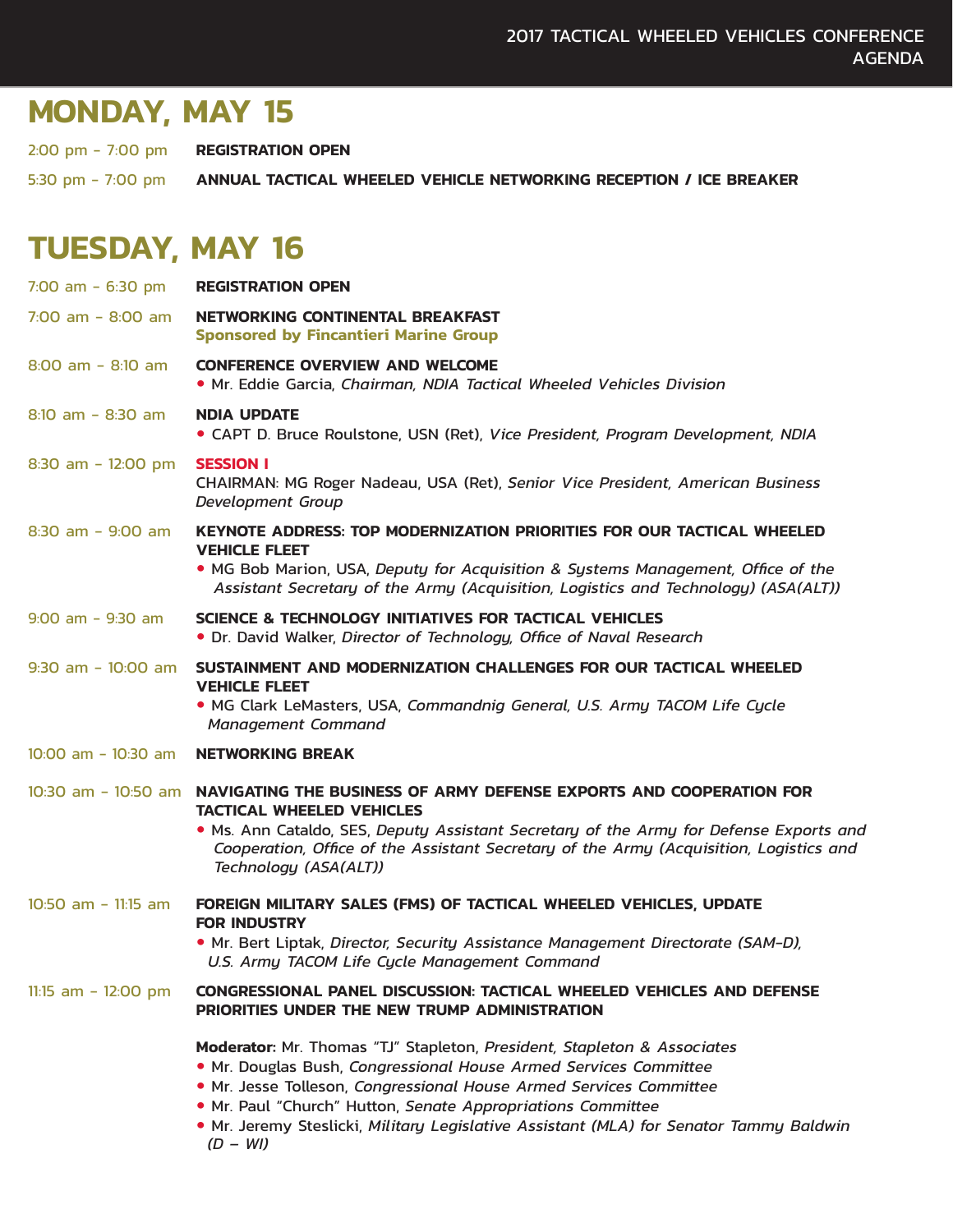## **TUESDAY, MAY 16 (CONTINUED)**

| 12:00 pm $-$ 1:00 pm                | <b>NETWORKING LUNCHEON</b>                                                                                                                                                                                                                                                                                                                                                                                                                                                                                             |
|-------------------------------------|------------------------------------------------------------------------------------------------------------------------------------------------------------------------------------------------------------------------------------------------------------------------------------------------------------------------------------------------------------------------------------------------------------------------------------------------------------------------------------------------------------------------|
| 1:00 pm $-$ 5:00 pm                 | <b>SESSION II</b><br>CHAIRMAN: Mr. Eddie Garcia, Chairman, NDIA Tactical Wheeled Vehicles Division; and<br>Senior Director, Oshkosh Defense, LLC                                                                                                                                                                                                                                                                                                                                                                       |
| 1:00 pm $-$ 1:30 pm                 | <b>KEYNOTE ADDRESS: TOP LOGISTICS AND INNOVATION PRIORITIES FOR OUR TACTICAL</b><br><b>WHEELED VEHICLE FLEET</b><br>• LtGen Michael Dana, USMC, Deputy Commandant, Installations and Logistics,<br><b>U.S. Marine Corps</b>                                                                                                                                                                                                                                                                                            |
| 1:30 pm $-$ 2:30 pm                 | AUTONOMOUS VEHICLE TECHNOLOGY PANEL: EMERGING MILITARY AND COMMERCIAL<br>UNMANNED VEHICLE TECHNOLOGIES - ARE THEY READY FOR TWV MILITARY<br><b>OPERATIONS?</b>                                                                                                                                                                                                                                                                                                                                                         |
|                                     | Moderator: Dr. Bob Sadowski, Army Chief Roboticist, TARDEC Ground Vehicle Robotics<br>. Mr. John Beck, Senior Chief Principal Engineer, Oshkosh Defense, LLC<br>. Mr. Don Overton, Deputy TCM-Transportation, Unmanned Ground Division, U.S. Army<br>. Mr. Fred Wehrli, Deputy TCM-Transportation, Unmanned Air-Maritime Division,<br>U.S. Army<br>· Mr. Alberto Lacaze, President, Robotic Research, LLC<br>• LTC Cory Berg, PdM Applique & Large Unmanned Ground Systems, Force Projection,<br>PEO CS&CSS, U.S. Army |
| $2:30$ pm - 3:00 pm                 | DLA EMERGING INITIATIVES TO PROVIDE CRITICAL SUPPORT OF DOD'S TACTICAL<br><b>VEHICLE FLEET</b><br>. Mr. James McClaugherty, SES, Deputy Commander, DLA Land & Maritime                                                                                                                                                                                                                                                                                                                                                 |
| $3:00 \text{ pm} - 3:30 \text{ pm}$ | <b>NETWORKING BREAK</b>                                                                                                                                                                                                                                                                                                                                                                                                                                                                                                |
| 3:30 pm $-$ 4:30 pm                 | <b>GREYBEARD PANEL: DOD AND TACTICAL WHEELED VEHICLE OUTLOOK</b>                                                                                                                                                                                                                                                                                                                                                                                                                                                       |
|                                     | Moderator: LTG Joseph Yakovac, USA (Ret), Senior Counselor, The Cohen Group<br>. Mr. Kevin Fahey, SES (Ret), Senior Vice President, Cypress International<br>• GEN Paul Kern, USA (Ret), Senior Counselor, The Cohen Group<br>· MG Roger Nadeau, USA (Ret), Senior Vice President, American Business Development<br>Group                                                                                                                                                                                              |
| 4:30 pm $-$ 5:00 pm                 | <b>U.S. ARMY WATERCRAFT SYSTEMS UPDATE</b><br>· COL Paul Fiscus, USA, TRADOC Capability Manager-Transportation, U.S. Army<br>Combined Arms Support Command, Fort Lee, VA<br>• COL Daniel Furber, USA, Project Manager, Transportation Systems, U.S. Army                                                                                                                                                                                                                                                               |
| 5:00 pm $-$ 5:15 pm                 | <b>2017 RED BALL EXPRESS AWARD PRESENTATIONS</b><br>• Industry Award<br>• Government Award                                                                                                                                                                                                                                                                                                                                                                                                                             |
| 5:15 $pm - 6:30 pm$                 | <b>ANNUAL CONFERENCE RECEPTION</b><br><b>Sponsored by Oshkosh Defense</b>                                                                                                                                                                                                                                                                                                                                                                                                                                              |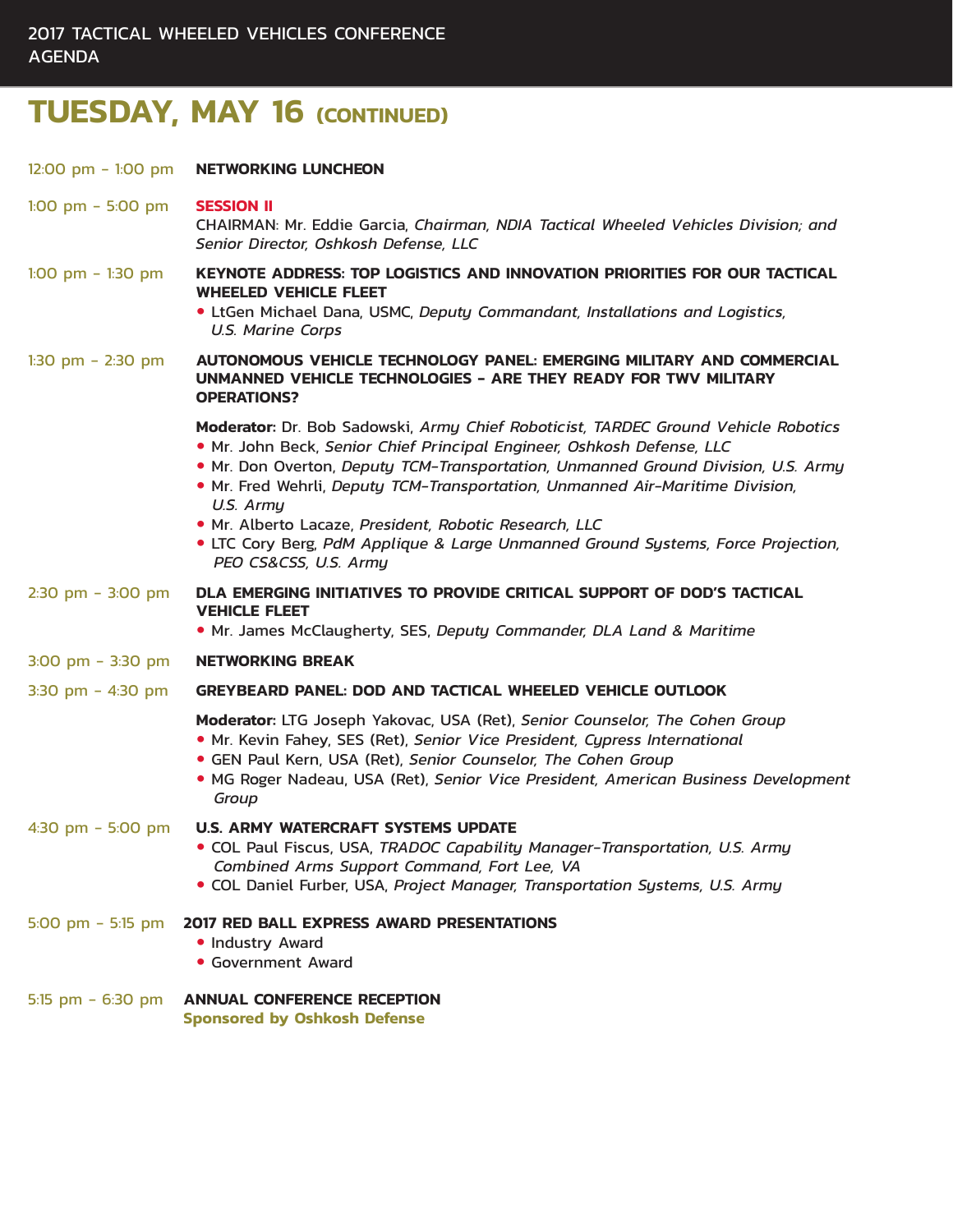## **WEDNESDAY, MAY 17**

| 7:00 am $-$ 12:00 pm                  | <b>REGISTRATION OPEN</b>                                                                                                                                                                                                                                                                                                                                                                                                                                                                                                                                               |
|---------------------------------------|------------------------------------------------------------------------------------------------------------------------------------------------------------------------------------------------------------------------------------------------------------------------------------------------------------------------------------------------------------------------------------------------------------------------------------------------------------------------------------------------------------------------------------------------------------------------|
| $7:00$ am $-$ 8:00 am                 | NETWORKING CONTINENTAL BREAKFAST                                                                                                                                                                                                                                                                                                                                                                                                                                                                                                                                       |
| 8:00 am - 12:00 pm <b>SESSION III</b> | <b>CHAIRMAN: Mr. Dave Laverdiere, Director Detroit Operations, Allison Transmission</b>                                                                                                                                                                                                                                                                                                                                                                                                                                                                                |
| $8:00$ am - $8:30$ am                 | <b>KEYNOTE ADDRESS: ROLE OF TACTICAL WHEELED VEHICLES FOR ARMY DEPLOYMENT</b><br>AND DISTRIBUTION INITIATIVES TO SUPPORT EXPEDITIONARY FORCES: THE SPEARHEAD<br>OF LOGISTICS!<br>• BG Jeffrey Drushal, USA, U.S. Army Chief of Transportation, U.S. Army Transportation<br>Corps and Transportation School, Fort Lee, VA                                                                                                                                                                                                                                               |
| $8:30$ am - $9:15$ am                 | U.S. ARMY PEO CS&CSS AND USMC PEO LAND SYSTEMS: PEO PROGRAMS AND PRIORITIES<br>• Mr. Scott Davis, SES, Program Executive Officer, Combat Support & Combat Service<br>Support, U.S. Army<br>• Col Andrew Bianca, USMC, Program Executive Officer, Land Systems (Acting),<br><b>U.S. Marine Corps</b>                                                                                                                                                                                                                                                                    |
| $9:15$ am - $9:30$ am                 | <b>NETWORKING BREAK</b>                                                                                                                                                                                                                                                                                                                                                                                                                                                                                                                                                |
|                                       | 9:30 am - 10:00 am ARMY MODERNIZATION<br>• LTG John Murray, USA, Deputy Chief of Staff of the Army, G-8, U.S. Army, Pentagon                                                                                                                                                                                                                                                                                                                                                                                                                                           |
|                                       | 10:00 am - 12:00 pm TACTICAL WHEELED VEHICLE PM SESSIONS<br>. COL Daniel Furber, USA, Project Manager, Transportation Systems, U.S. Army<br>. Mr. Steve Pinter, Program Manager, Medium and Heavy Tactical Vehicles,<br><b>U.S. Marine Corps</b><br>• COL Jason Craft, USA, Project Manager, Mine Resistant Ambush Proetcted (MRAP)<br>Vehicles, U.S. Army<br>· LtCol John Gutierrez, USMC, Product Manager, Vehicle Systems, Joint Light Tactical<br>Vehicles, U.S. Marine Corps<br>. Mr. Andrew Rodgers, Program Manager, Light Tactical Vehicles, U.S. Marine Corps |
| 12:00 pm                              | <b>CONFERENCE WRAP-UP AND ADJOURN</b>                                                                                                                                                                                                                                                                                                                                                                                                                                                                                                                                  |

*The NDIA has a policy of strict compliance with federal and state antitrust laws. The antitrust laws prohibit competitors from engaging in actions that could result in an unreasonable restraint of trade. Consequently, NDIA members must avoid discussing certain topics when they are together – both at formal association membership, board, committee, and other meetings and in informal contacts with other industry members: prices, fees, rates, profit margins, or other terms or conditions of sale (including allowances, credit terms, and warranties); allocation of markets or customers or division of territories; or refusals to deal with or boycotts of suppliers, customers or other third parties, or topics that may lead participants not to deal with a particular supplier, customer or third party.*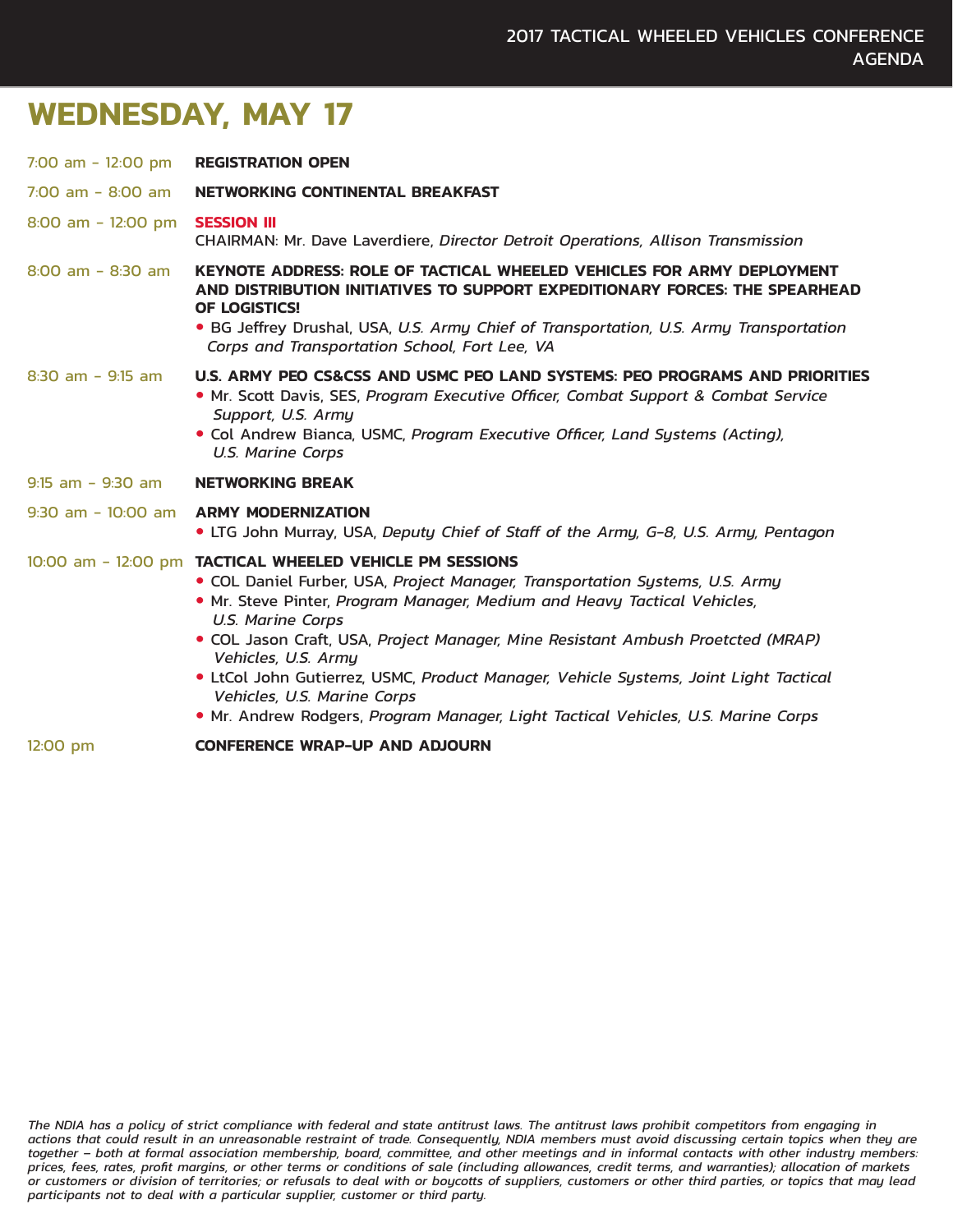

**In Recognition of Outstanding Service**

### **The National Defense Industrial Association**

**awards its**

### **2017 RED BALL EXPRESS AWARD – Government**

**To**

## *Defense Logistics Agency Land and Maritime's Strategic Acquisition Programs Directorate*

The Strategic Acquisition Programs Directorate (SAPD) was established in 2010 with the mission to meet Department of Defense supply support objectives, effectively developing and administering innovative acquisition strategies to drive performance, strengthen our supply chains, and leverage relationships with the industrial base. In November of 2015, the SAPD teamed with the U.S. Marine Corps in Albany, Georgia to define DLA's role in supporting the Marine Corps' Medium Tactical Vehicle Replacement (MTVR) system. By July of 2016, this herculean effort resulted in approximately 3,400 MTVR National Stock Number (NSNs) parts being transferred to management by SAPD, and SAPD being added as an ordering activity in order to provide customer direct support to USMC customers. The effort also resulted in overall cost and savings to USMC customers amounting to \$4.9 million in 2016, a 10% cost reduction, over this very short time frame.

The diligence and collaborative efforts of the SAPD team members resulted in seamless, continuous support to both Marine Corps customers, as well as other warfighters, who utilized these 3400 parts, while overcoming the challenges of limited demand information, issues with tech data packages, and the tedious transfer process in general. DLA's continuous support of the MTVR pipeline allowed material availability to remain above 90% from July 2016 through the most recent review in March 2017; the Material Availability in August and September 2016 was at an exceptional level of over 99%. The SAPD issued a total of 26,653 orders, with less than 2% of these orders being on backorder as of March 2017.

In recognition of Defense Logistics Agency Land and Maritime's Strategic Acquisition Programs Directorate superior service, the National Defense Industrial Association is pleased to present this award.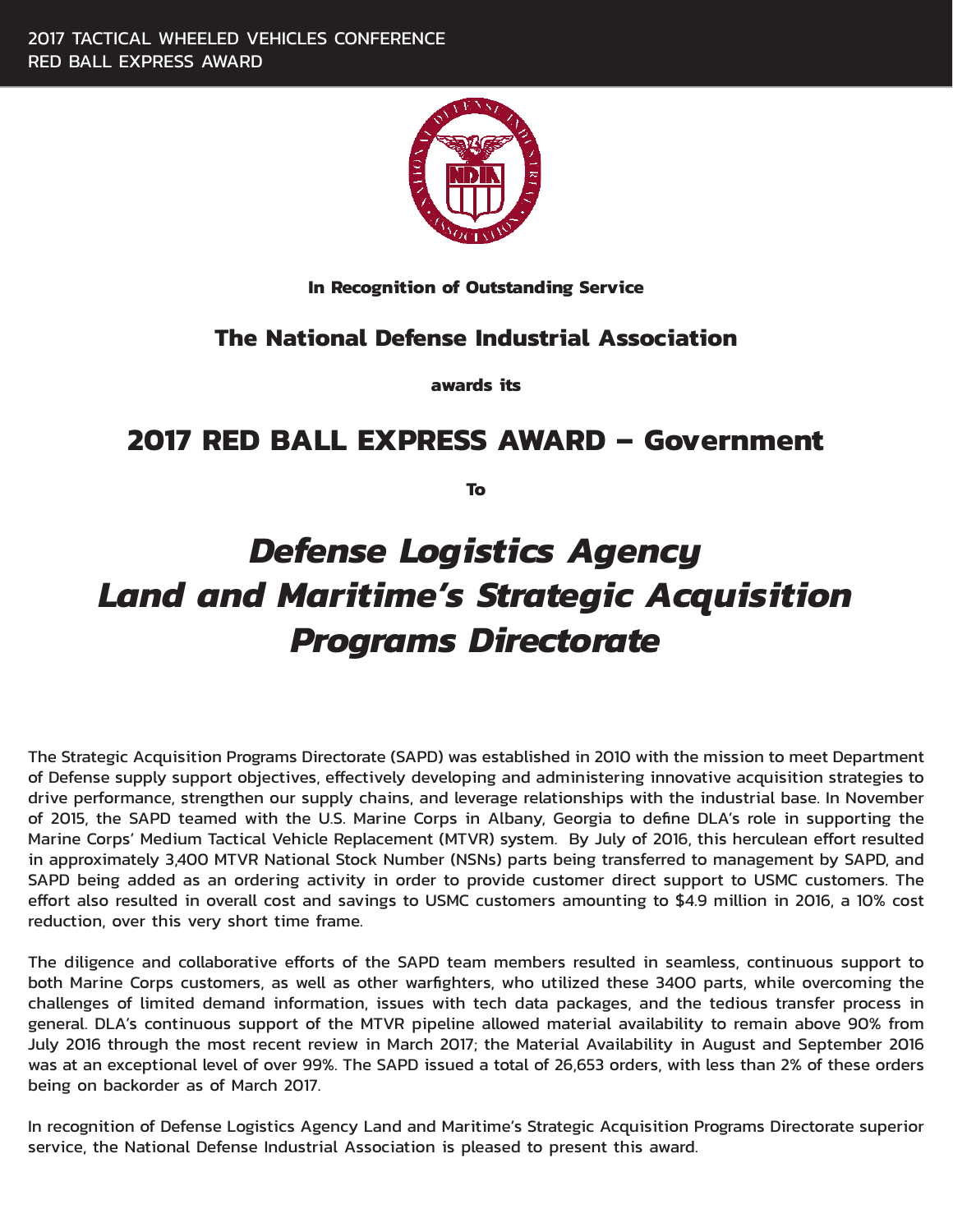

#### **In Recognition of Outstanding Service**

#### **The National Defense Industrial Association**

**awards its**

### **2017 RED BALL EXPRESS AWARD – Industry**

**To**

## *PLASAN SASA, LTD. Mr. Dani Ziv*

Plasan Sasa, Ltd. is a leading armor company that has significantly contributed to the U.S. Tactical Wheeled Vehicle (TWV) community's armor capabilities. Under Dani Ziv's leadership, Plasan Sasa has demonstrated exceptional innovation in the design, development and manufacturing of critical survivability technologies, spanning from simple vehicular "add-on armor" applications all the way through uniquely integrated survivability system approaches.

Plasan's contributions have ranged from leading the design and development of protection components for U.S. Military Tactical Wheeled Vehicles, including Base Armor A Cabs and Kits, Armor B Kits, entire cabs armor kits, the design and development of Chassis up armored cab systems, to the Kitted Hull manufacturing concept and proven process for MaxxPros, MRAPs, and MATVs.

Plasan, with the guidance of Dani Ziv, designed and developed an Armor Protection System for the MTVR Cab and an Armored Troop Carrier that can be carried on the MTVR Cargo Bed. When it was determined that the Armored MTVR's vehicle height had to be lower for carriage aboard U.S. Navy's ships, Plasan designed and developed a Reducible Height Armored Cab to enable MTVRs to be stowed for maritime transit. The protection solutions developed for the USMC MTVR have also been incorporated on the USMC's LVSR vehicle program.

Under Dani Ziv's leadership, Plasan Sasa, Ltd. has made significant contribution to the protection and survivability of the U.S. Armed Forces Tactical Wheeled Vehicles (TWV) and the Soldiers, Marines, Airmen, and Sailors who utilize them in hostile environments.

In recognition of Dani Ziv and Plasan Sasa, Ltd's. superior service, the National Defense Industrial Association is pleased to present this award.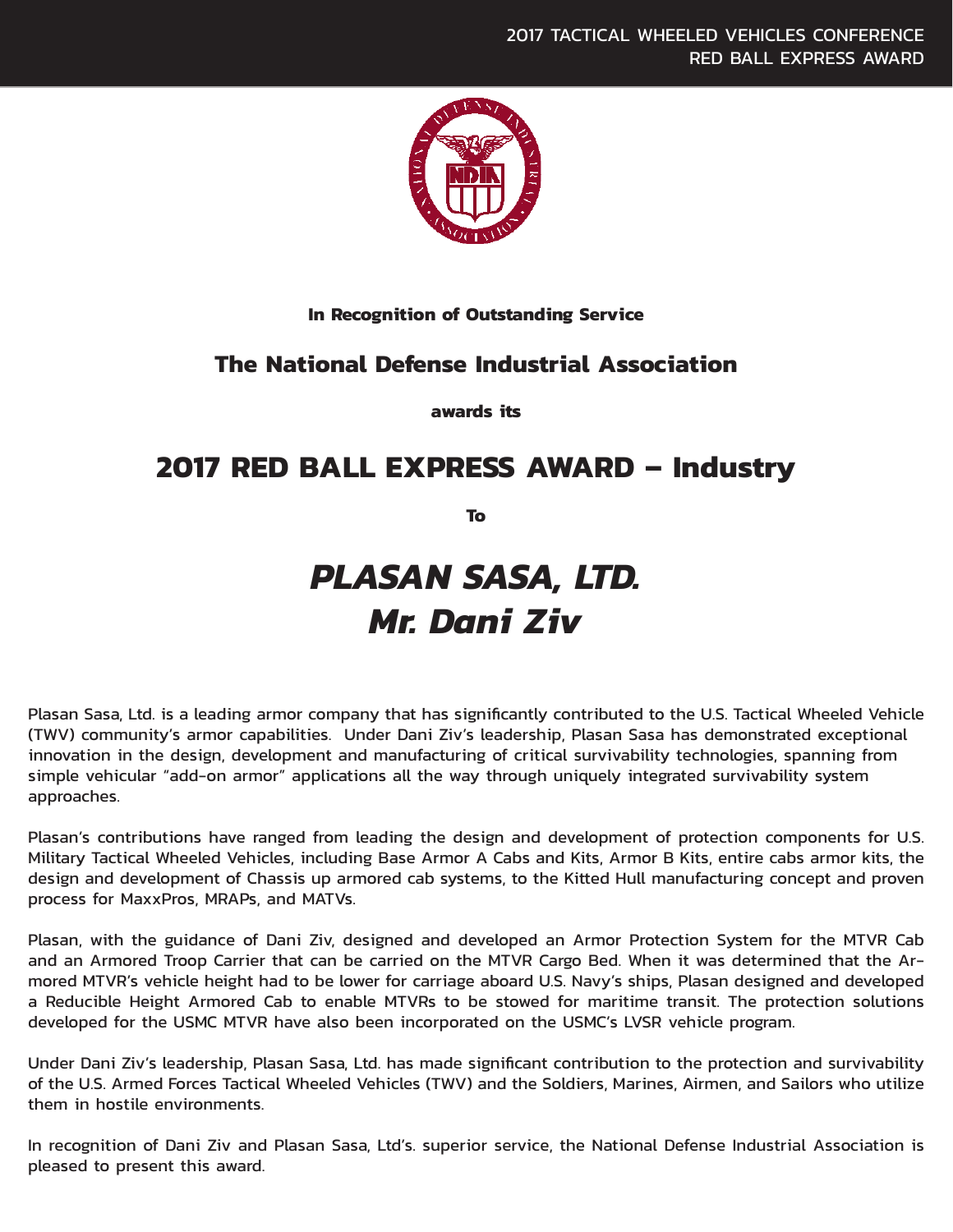#### 2017 TACTICAL WHEELED VEHICLES CONFERENCE SPEAKER BIOGRAPHIES

#### **COL ANDREW BIANCA, USMC**

Colonel Bianca, a native of Huntsville, Alabama is a 1987 graduate of Auburn University with a Bachelor of Science Degree in Business (Operations Management). Upon completion of the basic school in Quantico, and Armor Officer Basic Course at Fort Knox, Kentucky in 1988, he was assigned to 2d Tank Battalion, 2d Marine Division. He served as a Tank Platoon Commander in Company D, and deployed to Japan on the Unit Deployment Program. Upon his return to CONUS, he was assigned as an Anti-Tank (TOW) Platoon Commander, and deployed in support of Operation Desert Shield/Desert Storm. Upon his return, he served as Executive Officer of Company C.

In June 1992, he was reassigned to Marine Corps Recruit Depot, Parris Island where he served as a Series Commander, Battalion Operations Officer, and Company Commander in 1st Recruit Training Battalion.

In 1995 he attended the Armor Officer Advanced Course and Cavalry Leaders Course at Fort Knox. In February 1996, he was reassigned to 2d Tank Battalion where he served as CO of Company C and H&S Company. In June 1997, he deployed to Port-au-Prince, Haiti as the J3 Operations Officer for the United States Support Group-Haiti. In January 1998, he was assigned as the 2d Marine Division G3 Assistant Training Officer.

In June 1998, he reported to Marine Corps Systems Command where he served as the M1A1 Tank Project Officer and Deputy Program Manager, Tank Systems. In August 2001, he attended the Marine Corps Command & Staff Course. He was subsequently reassigned as the 2d Tank Battalion Executive Officer where he deployed in support of Operation Iraqi Freedom (OIF). In August 2003 he was reassigned to the 2d Marine Division staff as the Deputy G-7. In April 2004, he assumed the duties of the Division G-3 Operations Officer where he deployed again in support of OIF. He assumed command of 2d Tank Battalion in September 2005. He relinquished command in June 2007 and reported to the Industrial College of the Armed Forces in August 2007.

Following graduation in June 2008, he reported to Marine Corps Systems Command where he served as Program Manager, Infantry Weapons. In August 2009, he was assigned as Program Manager for Infantry Weapons Systems. In July 2013, he was reassigned as Chief of Staff for PEO Land Systems. In August 2015, he was selected as Deputy, PEO Land Systems. Effective 13 June 2016, he was designated by ASN RD&A and is currently serving as Acting, PEO Land Systems Marine Corps.

He earned a Masters in Management from Webster University (1995), a Masters in Military Studies from the Marine Corps Command and Staff College (2002), and a Masters in National Resource Strategy from the Industrial College of the Armed Forces (2008).

His personal awards include the Legion of Merit, the Bronze Star Medal with gold star and combat distinguishing device, the Defense Meritorious Service Medal, the Meritorious Service Medal with Gold Star,

Navy and Marine Corps Commendation Medal, the Navy and Marine Corps Achievement Medal and the Combat Action Ribbon with gold star.

#### **MR. JOHN BECK**

John Beck is chief principal engineer of unmanned systems within Global Technology, Advanced Products Engineering at Oshkosh Corporation. He has responsibility for the company's autonomous vehicle developments and technology partners.

Beck has led Oshkosh's efforts to develop its TerraMax™ unmanned ground vehicle (UGV) system, working with technology partners and organizations such as the Defense Advanced Research Projects Agency (DARPA), Naval Surface Warfare Center (NSWC), Robotics Technology Consortium (RTC), Joint Ground Robotics Enterprise (JGRE), the U.S. Marine Corps Warfighter Lab (MCWL) the United States Army Tank Automotive Research, Development and Engineering Center (TARDEC) and the Office of Naval Research (ONR).

Beck graduated from DeVry Institute of Technology in Lombard, Ill., with a bachelor's degree in electronics engineering.

#### **LTC CORY BERG, USA**

LTC Cory Berg graduated with an engineering degree from North Dakota State University and was commissioned an Ordnance officer where he served in maintenance companies and battalions at Fort Riley Kansas and Fort Sill Oklahoma.

LTC Berg took his first Acquisition Corps assignment in the TACOM Reset/ARFORGEN Office, followed by the Abrams M1A2 Program office and PEO Ground Combat Systems XO before moving on to a Training with Industry assignment with General Dynamics Land Systems in 2009.

LTC Berg became a Department of Army Systems Coordinator at the Pentagon in August 2010 for JPEO Chem-Bio systems, and Patriot Missile systems in 2011. From 2012 to 2015, he served at the National Reconnaissance Office as a Deputy Project Manager for Joint Intelligence programs and has been the Product Manager for Applique & Large Unmanned Ground Systems (ALUGS) since June 2015.

#### **MR. DOUGLAS BUSH**

Douglas Bush is a member of the House Armed Services Committee (HASC) professional staff, where he covers issues in the Tactical Air and Land Forces Subcommittee. His responsibilities include oversight of most Army, Navy, Air Force, and Marine Corps acquisition programs. He is also the lead minority HASC staff member for DOD acquisition and contracting policy issues.

Highlights of his work on the committee since 2007 include oversight legislation and program analysis for the F-35, F-22, F/A-18 Super Hornet, Unmanned Aerial Systems, air-launched missiles and munitions, the Future Combat Systems (FCS) program, Army and Marine Corps combat vehicles, and communications/network equipment programs. He was also the lead minority staffer for the Army's aviation restructure initiative (ARI) and the creation of the Commission on the Future of the US Army.

Douglas began his career working for Congress on the staff of Senator Bill Nelson of Florida in 2002. He then moved to the House of Representatives to work for Congressman Jim Cooper of Tennessee as his military legislative assistant through 2004. Douglas then served as Legislative Director for Congressman Neil Abercrombie of Hawaii from 2005-2006. In these positions, he worked on Iraq and Afghanistan policy, intelligence reform, the DOD civilian personnel system, and numerous local military issues in Florida, Tennessee, and Hawaii. He joined the HASC staff in 2007.

Before his work with Congress, Douglas served as an armor officer in the US Army from 1993-1998, where he served at Fort Stewart, Georgia in an armored cavalry squadron and reached the rank of Captain. He is a graduate of the United States Military Academy (BS, Political Science, 1993) and Georgetown University (MA, Security Studies, 2002).

#### **MS. ANN CATALDO**

Ms. Cataldo currently serves as the Deputy Assistant Secretary of the Army for Defense Exports and Cooperation. In this capacity, she is the U.S. Army principal responsible for the Army's global security assistance and armaments cooperation programs. This includes all matters involving Security Assistance, export policies and oversight, direct commercial sales of Army defense articles and international cooperative research, development and acquisition. These programs directly involve over 2000 Army civilian and military personnel and exceed \$14B annually in sales and cooperative efforts with over 100 foreign countries. Ms. Cataldo also serves as the designated U.S. Army Senior National Representative on all bi- and multi-lateral armaments cooperation fora with the Army's international partners.

CAREER HIGHLIGHTS:

 U.S. Army Judge Advocate - 10 years as an U.S. Army Judge Advocate, including service in Korea, Honduras, and Panama.

 Principal Legal Advisor - Worked to provide Corps of Engineers (COE) legal and contracting expertise for Military and Development Assistance Programs, while in the role of Principal Legal Advisor for the COE Sales and Assistance Programs throughout Central and South America.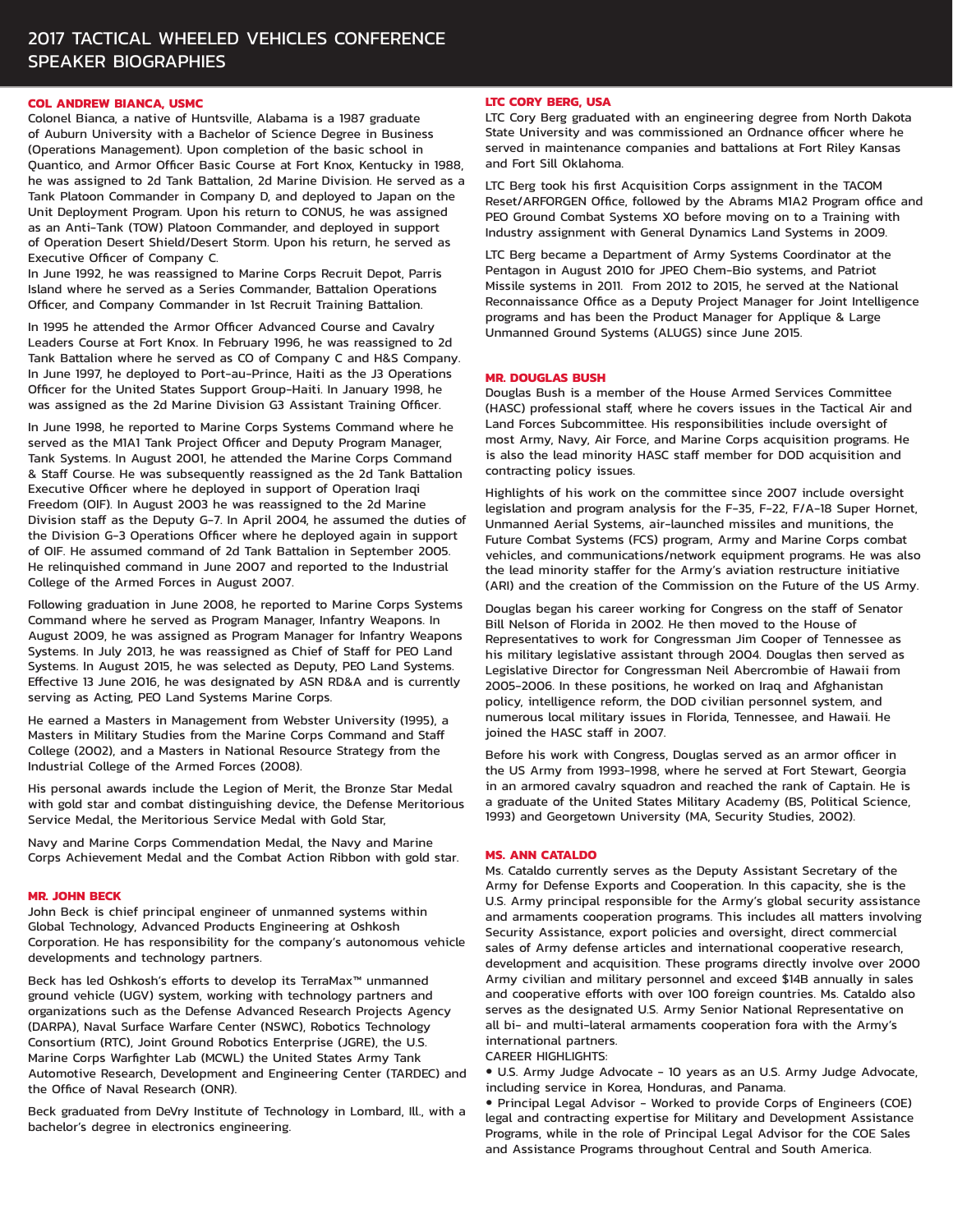Director Acquisition and Assistance Policy - Served as the lead policy advisor to the Procurement Executive and senior Agency management on acquisition and related issues and won for USAID a seat on the Civilian Acquisition Agency Council "CAAC" and served as USAID representative to this Federal Acquisition rulemaking forum.

 Principal Director of Business Operations - Directed management activities of four integrated business divisions responsible for resource management, budget, and financial policy for \$307B FMS and Grants programs while in the role of Principal Director of Business Operations at the Defense Security Cooperation Agency (DSCA). Successfully led the effort to recapitalize the Special Defense Acquisition Fund (SDAF).

#### CAREER CHRONOLOGY:

 2012-2013 Managing Director of Planning, Performance and Systems, Office of Foreign Assistance Programs, Department of State

 2007-2012 Principal Director of Business Operations, Defense Security Cooperation Agency

 2005-2007 Director, Acquisition and Assistance Policy, U.S. Agency for International Development (USAID)

 2003-2005 Deputy General Counsel, Defense Security Cooperation Agency

 2001-2003 Attorney Advisor, Acquisition and Assistance, U.S. Agency for International Development

 1994-2001 Principal Legal Advisor to Latin America and Emergency Management and Project Management Divisions

1993-1994 Military Operational Law Instructor, Leavenworth, Kansas

1991-1993 Assistant District Counsel, Mobile District Corps of Engineers

1989-1990 Command Counsel, Joint Task Force Bravo, Honduras

1988-1989 Chief of Claims, HQ, U.S. Army South, Panama

 1987-1988 HHC 2nd Infantry Division, Camp Casey, Korea, Senior Trial Counsel

 1984-1987 U.S. Army Judge Advocate, Active Duty Trial Defense Counsel, Ft. Meade, Maryland

#### COLLEGE:

 Judge Advocate General School, Charlottesville, VA, LL.M., Military Law, 1990-1991

 Catholic University of America, Washington, D.C., Interdisciplinary Studies Program, 1978- 1982. Juris Doctorate and Master of Arts, Modern European History

**•** Siena College, Loudonville, NY, 1974-1978. Bachelor of Arts, English (Cum Laude), Honors in History and English

#### AWARDS AND HONORS:

OSD Exceptional Civilian Service 2012

- DSCA Exceptional Civilian Service Award 2012
- OSD Group Achievement Award 2012
- USAID Meritorious Team Award 2007
- OSD Exception Civilian Service 2005
- DSCA Directors Award 2004
- Federal Women's Program Outstanding Community Service 2002

 State of Alabama Emergency Management Agency Certificate of Appreciation 1999

Meritorious Service Medal (4th award)

PROFESSIONAL MEMBERSHIPS, ASSOCIATIONS, AND CERTIFICATIONS:

**• Bar Membership, New York** 

 Acquisition Professional Certification, Contracting (Level 3)

MAJOR PUBLICATIONS:

 "The Role of the Judge Advocate under the New Field Manual 100-5, Operations" Army Lawyer December 1994.

 "The Judge Advocate's Dual Mission in a Low Intensity Conflict Environment: Case Study: Joint Task Force-Bravo, "Where can I shoot the prisoners?" is never the question. Dissertation: Thesis (LL.M.) – Judge Advocate General's School, United States Army, 1991.

#### **COL JASON CRAFT, USA**

Colonel Jason Craft was commissioned as an Infantry Officer in May 1989 and holds Bachelor's and Master's degrees from Longwood University and The Florida Institute of Technology respectively.

Colonel Craft's first assignment was as an Infantry Platoon Leader and Company Executive Officer in the 6th Infantry Regiment, Vilseck, Germany. Other key assignments following included; Commander 612th Aerial Delivery Company (Airborne) (Rigger), Fort Bragg, North Carolina; Assistant Program Manager Airborne Soldier, Natick Labs, Natick, Massachusetts; Commander – DCMA Canada (London), London, Canada; Commander – DCMA Tactical Wheeled Vehicles - Milwaukee, Milwaukee, Wisconsin; and Project Manager Mine-Resistant Ambush Protected Vehicles, Warren, Michigan. His assignments have included tours of duty in the 3rd Infantry Division, 1st Armored Division, 1st Corps Support Command, 5th Signal Command, United States Army – Europe, Program Executive Office – Soldier, the 101st Airborne Division, the Multi-National Security Transition Command – Iraq, the Defense Contract Management Agency, Army Sustainment Command, and Program Executive Office - Combat Support and Combat Service Support.

Colonel Craft is a graduate of the Infantry Officer Basic Course, Combined Logistics Advanced Course, Rigger School, Air Assault School, Airborne School, Jumpmaster School, Ranger School, and Command and General Staff College.

His awards and decorations include the Joint Meritorious Unit Award, the NATO Medal, Overseas Tour Ribbon (8), Army Service Ribbon, Humanitarian Service Medal, Global War on Terrorism Medal, Global War on Terrorism Expeditionary Medal, Iraqi Campaign Medal (4 Campaign Stars), Afghanistan Campaign Medal (1 Campaign star), National Defense Medal (1 Campaign Star), Army Achievement Medal (1 Oak Leaf Cluster), Joint Service Achievement Medal, Army Commendation Medal (2 Oak Leaf Clusters), Meritorious Service Medal (2 Oak Leaf Clusters), the Defense Meritorious Service Medal(1 Oak Leaf Cluster), and the Bronze Star. His other awards include British Jump Wings, Parachute Rigger Wings, Air Assault Wings, Master Parachutist Wings, the Expert Infantry Badge, the Ranger Tab, and the Combat Action Badge.

#### **LTGEN MICHAEL DANA, USMC**

Lieutenant General Dana was promoted to his current rank and assumed the duties of the Deputy Commandant for Installations and Logistics in September 2015.

A native of New York, he graduated from Union College in Schenectady, New York and was commissioned a Second Lieutenant in June of 1982.

Lieutenant General Dana was assigned to 2nd Tank Battalion deploying with Battalion Landing Team 1/8 to the Mediterranean. He was assigned as the Combat Cargo Officer aboard USS DULUTH (LPD-6) and deployed to the Western Pacific with Battalion Landing Team 1/9.

Lieutenant General Dana served as the Logistics Officer for Battalion Landing Team 3/1 and as a Company Commander and Operations Officer with 1st Landing Support Battalion (Desert Storm/Operation Restore Hope). He served with the Standing Joint Task Force at Camp Lejeune, as an ISAF Plans Officer in the Former Republic of Yugoslavia, and as the II MEF G-4 Operations Officer. After a tour with MAWTS-1, Lieutenant General Dana commanded MWSS-371.

He was assigned to III MEF, serving as the G-7/3D MEB Chief of Staff, III MEF Deputy G-3, and OIC of the MARCENT Coordination Element at Camp Arifjan, Kuwait. Lieutenant General Dana commanded MWSG-37, including a deployment to Iraq.

As a general officer he served as the Commanding General, 2d Marine Logistics Group, including a deployment to Afghanistan and as the Assistant Deputy Commandant for Logistics (LP), and most recently as the J-5 Plans Officer with PACOM.

Joint assignments include service with EUCOM, NORTHCOM and PACOM. Lieutenant General Dana is a graduate of Amphibious Warfare School, Marine Corps Command and Staff College, School of Advanced Warfighting and the Naval War College.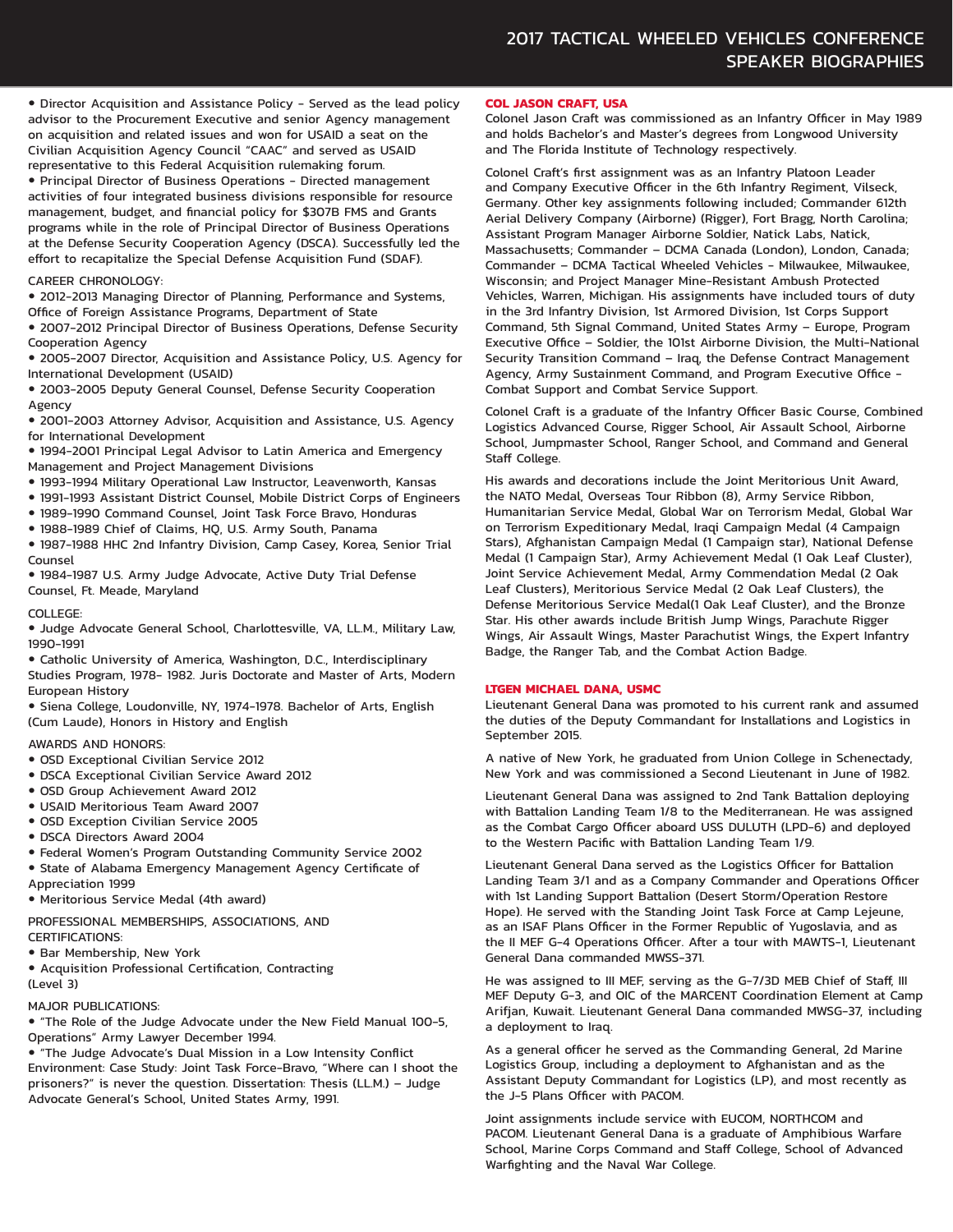#### 2017 TACTICAL WHEELED VEHICLES CONFERENCE SPEAKER BIOGRAPHIES

#### **MR. SCOTT DAVIS**

Selected for the Senior Executive Service in November 2005, Mr. Scott J. Davis currently serves as the U. S. Army's Program Executive Officer for Combat Support & Combat Service Support. In this role, he provides professional and executive management for the development, systems integration, acquisition, testing, fielding, sustainment and improvement of diverse systems across the Army's transportation, quartermaster, ordnance, and engineer portfolios. With more than 125 programs in active management at all ACAT levels, and approximately 200 monitored in sustainment, he oversees an annual budget of approximately \$2 billion and a total portfolio budget of approximately \$11 billion (POM FY17-21). The PEO CS&CSS team includes five board-selected Joint and Army Project Managers and approximately 1,500 military and civilian teammates in PEO core and collocated matrix positions, liaison offices, fielding teams, indirect support positions and support contractors in five geographic locations.

From June 2010 to September 2013, he served as the U. S. Army's Program Executive Officer for Ground Combat Systems. He previously served as the Deputy Program Executive Officer, PEO Integration, and was responsible for the organization and management of acquisition programs designed to support Brigade Combat Team (BCT) modernization.

Mr. Davis served in the U. S. Army Reserve for 30 years, and retired with the rank of colonel in May 2015. His last assignment was with the Assistant Secretary of the Army (Acquisition, Logistics & Technology) as Director, Department of Army System Coordinator. He held a variety of operational positions from platoon leader through battalion executive officer, including deployment in support of Operation Enduring Freedom.

In 1986, Mr. Davis began his civilian career serving as a Mechanical Engineer in Program Manager, Light Combat Vehicles. He was then assigned as the Lead Project Engineer, Line of Sight Anti-Tank System; Lead Project Engineer, Command and Control Vehicle; and Assistant Product Manager, Bradley Linebacker, Bradley Fighting Vehicle Systems Project Management Office. In 1997, he became Assistant Project Manager, Bradley Research and Development, after which he served as the Deputy Product Manager, Infantry Carrier Vehicle Variants (now PM Stryker). His subsequent assignment was Director of Engineering, Future Combat Systems.

From 2005 to 2008, Mr. Davis was assigned as the Deputy Program Manager (Operations) (SES), PM Future Combat Systems (BCT). He then served as the Deputy Program Manager (Platform Integration) (SES), PM Future Combat Systems (BCT), before accepting the responsibility as Deputy Program Executive Officer, PEO Integration.

Mr. Davis holds a Bachelor of Science degree in Mechanical Engineering from Michigan Technological University and a Master of Science degree in Industrial Engineering from Wayne State University. His military training includes the Engineer Officer Basic and Advanced Courses, Combined Arms Staff Services School, Command & General Staff College, and the Advanced Program Manager's Course, Defense Systems Management College.

#### **BG JEFFREY DRUSHAL, USA**

Brigadier General Jeff Drushal was commissioned as a Second Lieutenant in the Transportation Corps in 1989 after graduating from the University of Tampa as a Distinguished Military Graduate. He holds a Bachelor of Arts in Business Management from UT. Additionally, he earned a Master of Science in Logistics Management from the Florida Institute of Technology and a Master of Strategic Studies from the United States Army War College. General Drushal is a graduate of the Transportation Officer Basic Course, Combined Logistics Officer Advanced Course, Command and General Staff College, Logistics Executive Development Course, the United States Army War College, and the Army Senior Leader Seminar program.

General Drushal's operational experience encompasses a career spent mostly in tactical units with three deployments to Iraq, two deployments to Afghanistan, and one to Kuwait. He also deployed to New Orleans International Airport in support of state and national-level relief operations resulting from damage caused by Hurricane Katrina.

In 27 years of service, General Drushal's key assignments include: Platoon Leader and Assistant Battalion S3, 7th Infantry Division (Light), Fort Ord, California; Battalion S1, 2d Infantry Division, Camp Hovey, Republic of Korea; Supply and Services Officer, DISCOM S4, and Company Commander in the 82d Airborne Division, Fort Bragg, North Carolina; Support Operations Transportation Officer, 2d Infantry Division, Camp Casey, Republic of Korea; Assistant S4, 1st Special Forces Group (Airborne) Fort Lewis, Washington; Division Transportation Officer, Battalion Executive Officer, Brigade S3, Brigade Support Operations Officer in the 82d Airborne Division, Fort Bragg, North Carolina, Afghanistan, Kuwait, and Iraq; Battalion Commander of the 57th Transportation Battalion, 593rd Sustainment Brigade, 1st Corps, Fort Lewis, Washington; Task Force Commander of Joint Logistics Task Force 57, 593rd Sustainment Brigade, 1st Theater Support Command, Arifjan, Kuwait and Iraq; Brigade Commander, 45th Sustainment Brigade, Schofield Barracks, Hawaii and Afghanistan; Executive Officer to the Deputy Chief of Staff, G-4, United States Army, Washington, DC; Deputy Assistant Chief of Staff, C/J-4, United Nations Command/Combined Forces Command/United States Forces Korea, Republic of Korea. BG Drushal is currently serving as the 29th Chief of Transportation and Commandant of the United States Army Transportation School at Ft. Lee, VA.

General Drushal's training includes the US Army Airborne School, the 7th Infantry Division (Light) Air Assault School, and the 82nd Airborne Division Jumpmaster School. General Drushal is also a CrossFit Level I certified trainer.

General Drushal's awards and decorations include the Legion of Merit (1 OLC), the Bronze Star Medal (4 OLC), the Meritorious Service Medal (3 OLC), the Army Commendation Medal (4 OLC), the Army Achievement Medal, the Global War on Terrorism Expeditionary and Service Medals, the Iraq Campaign Medal with five campaign stars, the Afghanistan Campaign Medal with two campaign stars, the Korea Defense Service Medal, and the Humanitarian Service Medal. General Drushal has earned the Combat Action Badge, Master Parachutist Badge, and Air Assault Badge, as well as the British Parachutist Badge, and Ukrainian Parachutist Badge.

General Drushal is married and has two children.

#### **MR. KEVIN FAHEY**

Mr. Fahey retired on December 1, 2015 from Senior Executive Service following a 34 year career. He is currently employed with Cypress International, Inc. in Alexandria, Virginia as Vice President, Combat Vehicles and Armaments.

Mr. Fahey was selected for the Senior Executive Service in February 2000. Effective 1 June 2014, Mr. Fahey assumed the duties as the Executive Director, System of Systems Engineering and Integration Directorate, Office of the Assistant Secretary of the Army (Acquisition, Logistics, and Technology).

Mr. Fahey previously served as the Program Executive Officer for Combat Support and Combat Service Support, Program Executive Officer Ground Combat Systems at Warren, MI, as well as the Deputy Program Executive Officer Ammunition, Senior Technical Executive for Close Combat Armament Systems, Armament Research, Development and Engineering Center, at Picatinny Arsenal, NJ. Mr. Fahey also served as the Deputy Project Manager, Crusader and the Chief of the Systems Engineering and International Division for the Crusader Program, the Future Armored Resupply Vehicle (FARV) Program Development Project Officer and Chief of Systems Engineering, the U.S. delegate to the international 155mm Joint Ballistic Working Group and the M119 Development Project Officer.

Mr. Fahey, a native of Massachusetts, entered civil service in 1981 following graduation from the University of Massachusetts with a Bachelor of Science Degree in Industrial Engineering/Operations Research. Upon graduation from college, Mr. Fahey attended the Quality and Reliability intern program at the DARCOM Intern Training Center, Red River Army Depot, Texarkana, Texas.

Mr. Fahey has been the recipient of multiple awards and honors; Presidential Distinguished Rank Award, Exceptional Civilian Service Award (2nd award), Meritorious Civilian Service Award, Superior Civilian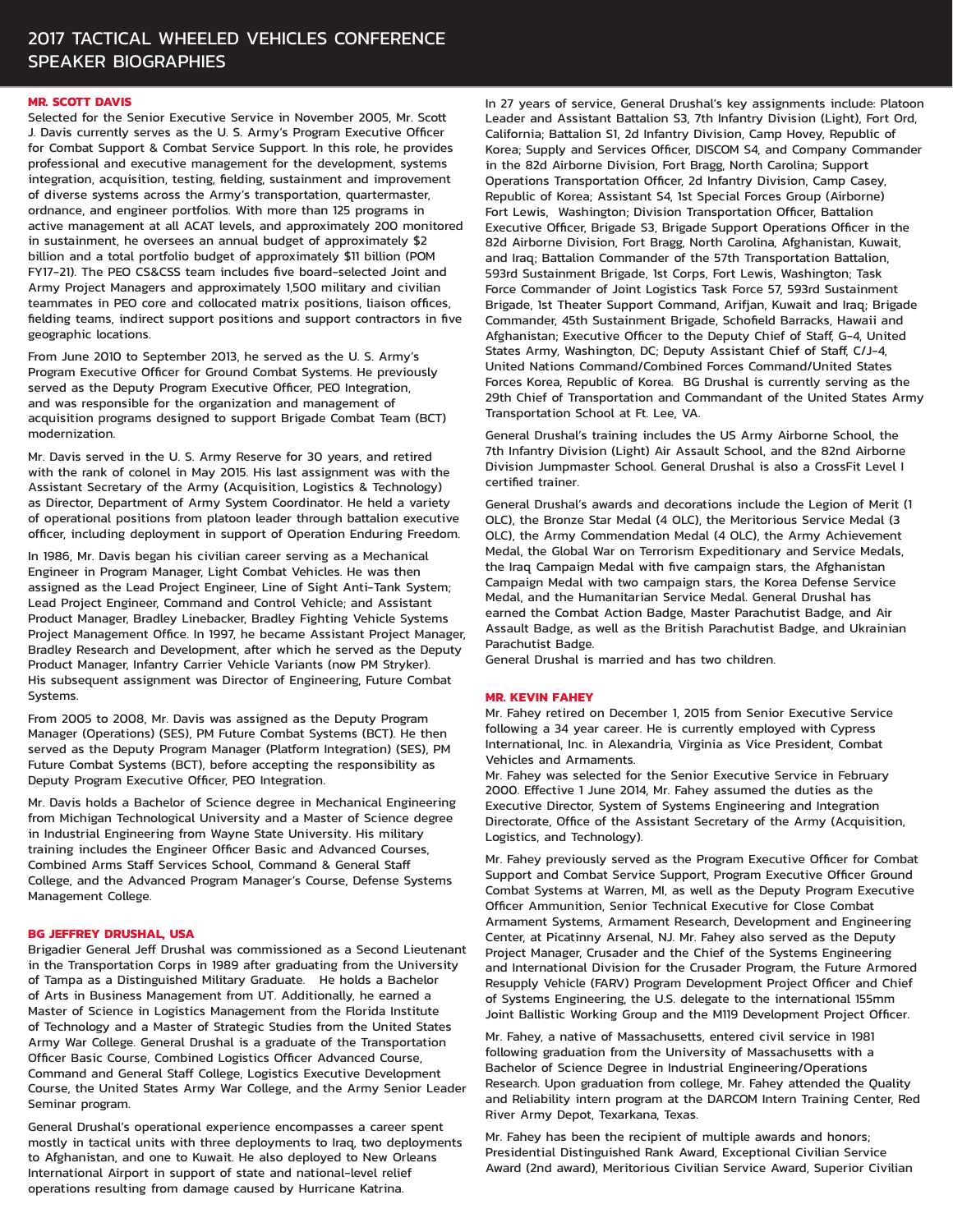Service Award and has been inducted into the Honorable Order of Saint Barbara, Ancient Order of Saint Christopher, Honorable Order of Samuel Sharpe, Honorable Order of Saint Maurice, Honorable Order of Saint George, Distinguished Order of Saint Martin, Bronze Order of the Fleury Medal. He currently resides in Alexandria, Virginia with his wife Judy and he has two sons Keegan andMackenzie

#### **COL PAUL FISCUS, USA**

Paul R. Fiscus of Brookville, PA is currently the Director, TRADOC Capabilities Manager – Transportation at CASCOM, Fort Lee, VA

COL Fiscus has been serving in the military for 34 years. His assignments include squad leader in the 3rd U.S. Infantry (The Old Guard), FT Myer, VA; Platoon Leader and Maintenance Officer, 10th Mountain Division (LI), Fort Drum, NY; Brigade S1 and Company Commander, 1st Armored Division, Germany; Brigade S4, 14th Military Police Brigade, Fort Leonard Wood, MO; Senior Observer/Controller and Battalion Executive Officer, FT Lewis, WA; Battalion Executive Officer and Group Support Operations Officer, 3rd Corps Support Command, 7th Corps Support Group, Germany; Aide-de-Camp to Deputy Commanding General (DCG) Headquarters, Army Materiel Command (AMC); Logistics Officer, Clothing and Individual Equipment, DAG4; Battalion Commander, 1/402nd Army Field Support Battalion, Quartermaster Organizational Integrator, DAG3/5/7; and branch head of Logistics, Deployment, and Sustainment at the North Atlantic Treaty Organization (NATO) Allied Command Transformation (ACT), Norfolk, VA. He is also a veteran of Operation Restore Hope, Somalia; Operations Uphold and Maintain Democracy Haiti; two tours in Bosnia during Operations Joint Endeavor, Joint Guard, and Joint Forge; Operation Enduring Freedom; and has served in two tours in Operation Iraqi Freedom, Iraq.

His awards and decorations include the Bronze Star Medal with oak leaf cluster, the Defense Meritorious Service Medal, the Meritorious Service Medal with one silver oak leaf cluster, the Army Commendation Medal with one silver oak leaf cluster, the Army Achievement Medal with three oak leaf clusters, the Good Conduct Medal, the Army Reserve Component Achievement Medal, the National Defense Service Medal with bronze star, the Armed Forces Expeditionary Medal with two bronze stars, the Iraq Campaign Medal, the Global War on Terrorism Expeditionary Medal, the Global War on Terrorism Service Medal, the Armed Forces Service Medal, the Humanitarian Service Medal, the NCO Professional Development Ribbon, the Army Service Ribbon, the Overseas Service Ribbons with numeral two, the NATO Medal, the Joint Meritorious Unit Award, the Meritorious Unit Commendation Award, the Army Superior Unit Award with one oak leaf cluster, the Expert Infantryman Badge, the Parachutist Badge, the Air Assault Badge, and the Army Staff Identification Badge.

Fiscus is a graduate of Hawaii Pacific University and has received a Master of Business Administration from Webster University and a Master of Science degree in National Resource Strategy from The Dwight D. Eisenhower School for National Security and Resource Strategy (formerly the Industrial College of the Armed Forces).

He is married to the former Nancy L. Evans of Spokane, WA and has three children, Christopher, 27, Brittany, 27, and Rachel, 24.

#### **COL DANIEL FURBER, USA**

COL Daniel L. Furber is currently serving as the Project Manager for Transportation Systems. He was commissioned from the Central Washington University Reserve Officer Training Corps program in 1991. His active duty service began in January 1993 when he attended the Field Artillery Officers' Basic Course at Fort Sill, OK. COL Furber served in several Field Artillery company grade officer positions at the Battery and Battalion level with 1st Squadron, 3d Armored Cavalry Regiment; 1st Brigade, 6th Infantry Division; and the 172d Infantry Brigade (Separate.) He was assessed into the Army Acquisition Corps in 2000. His acquisition assignments include multiple contracting leadership positions with the United States Army Special Operations Command, 172d Stryker Brigade Combat Team, 618th Contingency Contracting Team, Joint Contracting Command – Iraq, and Joint Contracting Command Iraq/ Afghanistan. COL Furber deployed in support of Operation Enduring Freedom-Afghanistan and Operation Iraqi Freedom.

His most recent assignments include Operations Officer, PM Infantry Brigade Combat Team (Warren, MI); Product Manager, PM Self-Propelled Howitzer Systems (Warren, MI); and Director, Combat Support Contracting at Army Contracting Command-Warren (MI).

COL Furber's education includes a Master's of Strategic Studies from the Army War College, a Master's of Business Administration with concentration in Acquisition and Program Management from the Naval Postgraduate School, and a Bachelor's of Science in Fight Technology from Central Washington University.

Other significant educational courses include the Program Managers Course (PMT 401), Intermediate Level Education, Combined Arms Services Staff School, Field Artillery Officers' Advanced Course, Field Artillery Officers' Basic Course, and Airborne School. Additionally, COL Furber is Level III certified in both Contracting and Program Management.

His awards and decorations include the Bronze Star with oak leaf cluster, Meritorious Service Medal with three oak leaf clusters, Joint Commendation Medal with oak leaf cluster, Army Commendation Medal with four oak leaf clusters, Joint Achievement Medal with oak leaf cluster, Army Achievement Medal, Armed Forces Expeditionary Medal, Afghanistan Campaign Medal, Iraq Campaign Medal, Global War on Terrorism Expeditionary Medal, Global War on Terrorism Service Medal, National Defense Service Medal, NATO Non-Article 5 Medal, Joint Unit Meritorious Service Award, Army Valorous Service Award, Combat Action Badge and the Parachutist Badge.

#### **MR. EDDIE GARCIA**

Eddie Garcia is Senior Director of Business Development for the Defense Global Integrated Product Support (GIPS) section of Oshkosh Defense. His responsibilities include business development and strategic growth initiatives for the GIPS aftermarket component that supports the company's various military tactical wheeled vehicle products, programs and services.

Garcia currently serves as Chairman of the National Defense Industrial Association (NDIA) Tactical Wheeled Vehicles Division.

Garcia joined Oshkosh in 1991 as a Contract Administrator on the U.S. Army's Palletized Load System (PLS) tactical-wheeled-vehicle program. He was promoted to Manager of Government Marketing in 1993, Senior Manager in 1999, and then Director of Government Marketing and Communications in 2001. In 2010 he became Director of International Strategy and Industrial Participation reporting to the Vice President for International Programs. He was then promoted to Senior Director, International Capture Management in early 2013. He assumed his current role as Senior Director of Business Development for GIPS in January 2014.

Prior to joining Oshkosh, Garcia was a senior contract administrator for Texas Instruments Incorporated, Defense Systems & Electronics Group, based in Lewisville, Texas, from 1987 to 1991. He was responsible for contract administration, contract negotiation and contract management activities on the multimillion dollar U.S. Navy HARM missile and the U.S. Air Force PAVEWAY laser-guided bomb programs. Garcia's first postcollegiate position was with the Green Bay Packers of the National Football League as a placekicker, where he was drafted and played from 1982-1984.

Garcia is an alumnus of Southern Methodist University in Dallas, where he received his bachelor's degree in business. Garcia is an active member of the National Defense Industrial Association. In January 1997, he received the organization's Bronze Medal in recognition for outstanding service. He also is a member of various other professional DoD industry associations, including Association of the United States Army, National Guard Association of the United States, Reserve Officer Association, has served on the Corporate Advisory Panel for National Guard affairs and various U.S. Army Training and Doctrine Command associations. Garcia has also served as a member of the Defense Industrial Offset Association (DIOA) and Global Offset and Countertrade Association (GOCA).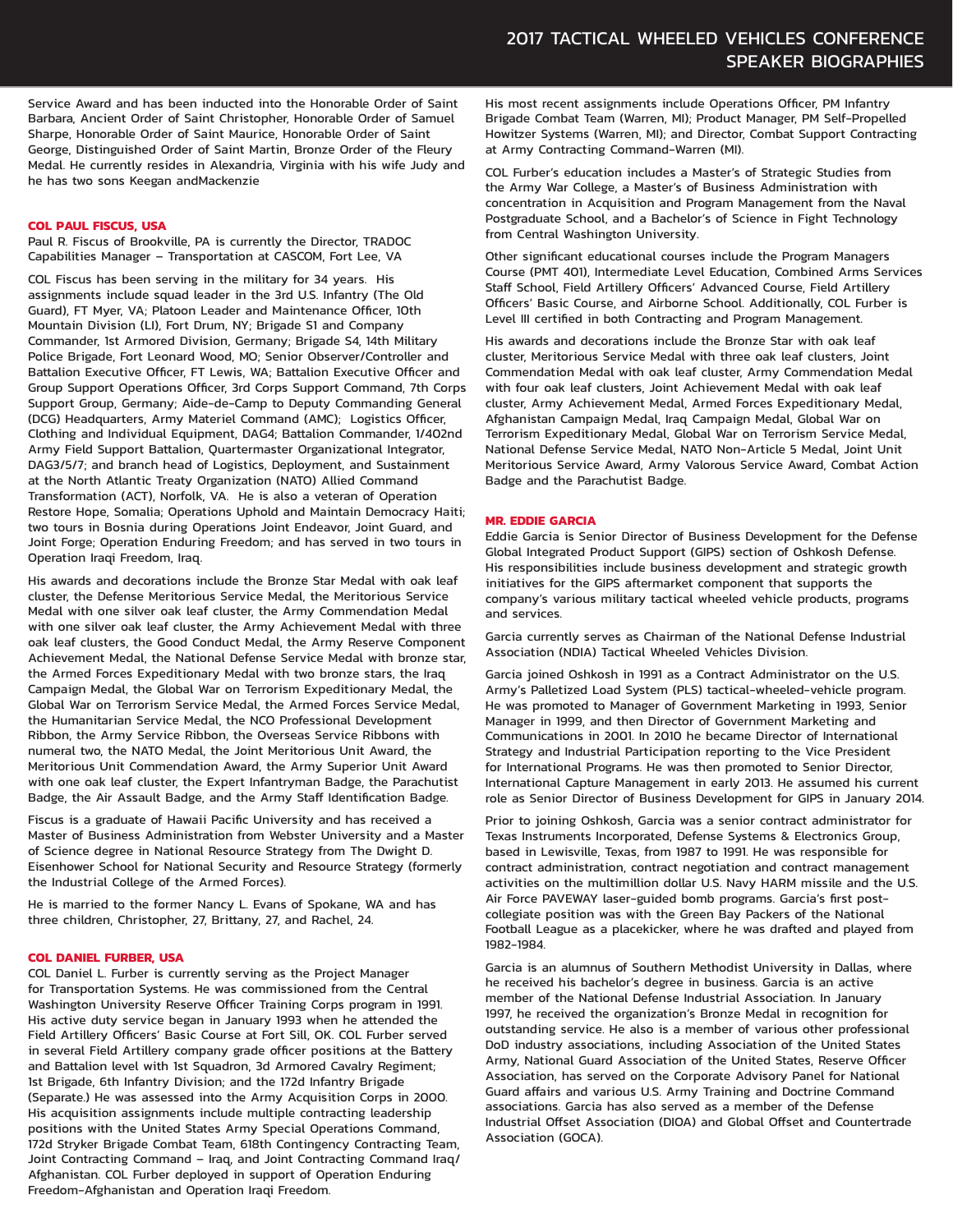#### 2017 TACTICAL WHEELED VEHICLES CONFERENCE SPEAKER BIOGRAPHIES

#### **LTCOL JOHN GUTIERREZ, U.SMC**

LtCol Gutierrez began his military service in December 1990, when he enlisted as a Hospital Corpsman in the U.S. Naval Reserve and served until 1995. He was commissioned a Second Lieutenant in December 1996 through the Platoon Leaders Class program. In 1997, he then reported to 2d Battalion, 10th Marines, 2d Marine Division, where he served as the Battalion Supply Officer. Additional billets included, Platoon Commander and HQ Battery Executive Officer. Following this assignment he was selected to attend the U.S. Naval Postgraduate School.

Upon graduation in 2001, LtCol Gutierrez was concurrently assigned as the Battalion Operations Officer and as the Contingency Contracting Officer (CCO) for 2d Supply Battalion, 2d Force Service Support Group. He deployed to Kuwait and Iraq as the CCO for the Marine Logistics Command in support of Operation IRAQI FREEDOM I and he deployed to Haiti in support of Operation SECURE TOMORROW as the CCO for Combined Joint Task Force – Haiti.

In 2005, LtCol Gutierrez reported to the Product Manager for Infantry Combat Equipment, U.S. Marine Corps Systems Command. He served as a Project Officer and later as the Team Leader for Individual Armor and Load Bearing Equipment programs. He was selected for the Acquisition Military Occupational Specialty, as well as the U.S. Marine Corps Command and Staff College.

Following graduation in 2009, LtCol Gutierrez reported to the U.S. Joint Non-Lethal Weapons Directorate. He served as the lead for international Non-Lethal Weapons programs and activities. Following this assignment he was designated a Joint Qualified Officer.

In 2012, LtCol Gutierrez was selected by an Acquisition Command Screening Board as the Product Manager for Small Power Sources at the DoD Project Manager for Mobile Electric Power (DoD PM – MEP). He deployed to Afghanistan with the U.S. Army's 173d Airborne Brigade Combat Team and again with the 401st Army Field Support Brigade in support of Operation ENDURING FREEDOM XIII, as the Product Manager for DoD PM – MEP (Forward).

In 2014, LtCol Gutierrez was selected as a Secretary of Defense Corporate Fellow/Commandant of the Marine Corps Fellow and was assigned to Dynamic Aviation. In 2015, he was selected by an Acquisition Screening Board as the Product Manager for Vehicle Systems at the Joint Program Office for Joint Light Tactical Vehicles.

LtCol Gutierrez holds a B.S. in Biology from Arizona State University, a M.S. in Management from the U.S. Naval Postgraduate School, a M.A. in National Security and Strategic Studies from the U.S. Naval War College, and a Master of Military Studies from the U.S. Marine Corps University. He has completed post-graduate studies in Project Management at the George Washington University and in Advanced Project Management at Stanford University. He is also a graduate of the Joint Forces Staff College.

LtCol Gutierrez is a member of the Defense Acquisition Corps and holds DAWIA level III certifications in Program Management and Contracting. In addition, he is certified as a Project Management Professional through the Project Management Institute.

LtCol Gutierrez holds multiple personal, unit, and campaign awards. Additionally, he is a recipient of the Andrew J. Higgins Award in recognition as the Marine Corps' Acquisition Officer of the Year for 2006.

#### **MR. CHURCH HUTTON**

Church Hutton serves on the Senate Armed Services Committee minority professional staff with responsibility for Army and joint ground forces programs and policy, Department of Defense science and technology programs, operational test and evaluation, and cyber security. He spent two years on the staff of Senator John McCain (R-AZ) before joining the Committee in 2007. He is an Engineer officer in the Army Reserve, a veteran of Operation Iraqi Freedom (2003) and a graduate of The Johns Hopkins University.

#### **GEN PAUL KERN, USA (RET)**

General Paul Kern, US Army (Ret) is a Senior Counselor with The Cohen Group. He served as President and Chief Operating Officer of AM General from August 2008 through January 2010 and is currently a Director with LGS Innovations, and a member of the CoVant Board of Managers. Since retiring from the Army in 2005, he has held the Class of 1950 Chair for Advanced Technology at West Point, was a Vice President for Battelle, and a Director on the Anteon, ITT, EDO, Exelis and iRobot Corporation boards.

General Kern retired after almost 38 years with the US Army as the Commanding General of the Army Materiel Command. The command of more than 50,000 personnel has worldwide responsibility for supply and maintenance support to the Department of Defense, manages the Army depot system, and conducts research for all the ground and rotary wing equipment. In June 2004, the Secretary of Defense tapped General Kern to lead the military's internal investigation into the abuses at the Abu Ghraib prison in Iraq, a compelling assignment that he handled with integrity and resolve. Previously he served four years as the Department of the Army Military Deputy for Research, Development and Acquisition. In 1996-97 he was the Commanding General of the 4th Infantry Division, Mechanized, where they developed the organization, tactics, techniques, and equipment implemented in today's networked force. From 1993 to 1996 he was the Senior Military Assistant for Secretary of Defense Bill Perry and played a key role in International deliberations in South America, the former Soviet Union, the Middle East, and the Balkans. In 1991 he led the 2nd Brigade of the 24th Infantry Division in the attack into Iraq. He began his career commanding operational units as a platoon leader and troop commander in the Blackhorse Regiment in Vietnam.

General Kern graduated from West Point in 1967 with a Bachelor of Science degree. He holds Master Degrees in Civil and Mechanical Engineering from the University of Michigan and was elected to the National Academy of Engineering in 2006. He was a National Security Fellow at the J.F. Kennedy School, Harvard University and is currently a member of the Defense Science Board.

He has a unique career which blends technical expertise, combat operations, program management, policy development, and advisor to senior political leaders.

#### **MR. ALBERTO LACAZE**

Mr. Lacaze is President and co-founder of Robotic Research and has conducted extensive research and practical field testing of software, sensors, and techniques to support unmanned autonomous mobility for ground vehicles. This includes development of planning algorithms for many uses, specifically, on and off-road autonomous vehicles; software for terrain perception using LADAR hardware; registration algorithms from multiple sensors data; and a variety of work supporting applications for maritime and collaborative environments using unmanned platforms. Recent work includes innovative approaches to highly accurate human and robot localization capabilities in GPS‐denied areas that allow for effective human/robot teaming. Mr. Lacaze has been a technical lead and/or managerial leader for a wide range of DoD and other government programs starting with his work at NIST in the 1990s and continuing to the present. He serves as an expert advisor to the US State Department in matters related to the field of autonomous unmanned systems.

#### **MR. DAVE LAVERDIERE**

Dave was named Director of Allison's Detroit Operations in January 2012. Prior to joining Allison, he worked for DRS Land Systems as the organization's Deputy Director and Senior Program Manager. Dave served 25 years in the U.S. Army and rose through the ranks, having served as an enlisted soldier, a non-commissioned officer (NCO), warrant officer and commissioned officer. Dave's last assignment was as Director, Plans, Training and Mobilization for the 5064th US Army Garrison. During Dave's military career, he was a multichannel radio equipment repairman, administrative NCO, Armor Officer, Master Army Aviator (helicopters and fixed wing), helicopter instructor pilot, aviation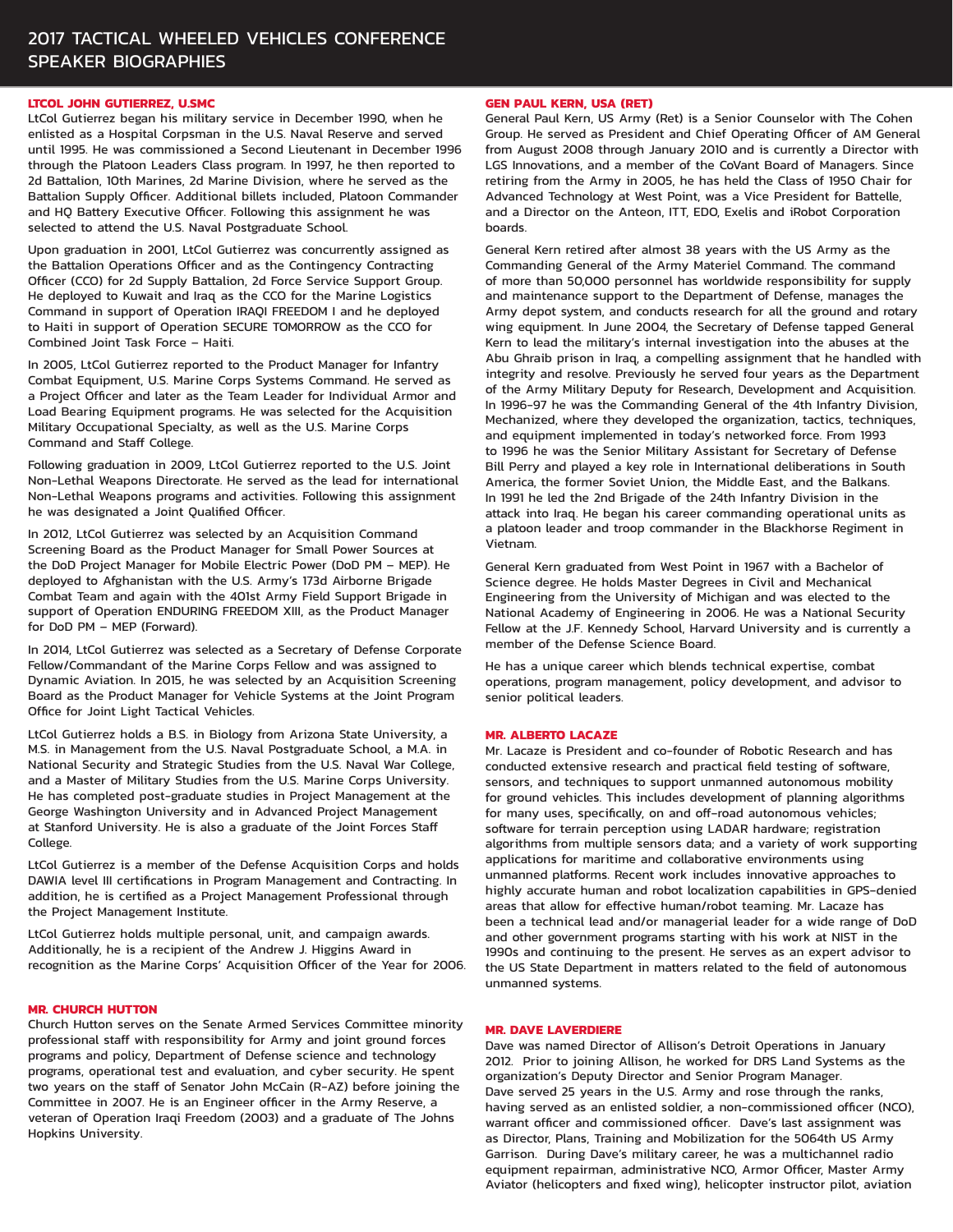safety officer, recruiting officer, and an operations officer. Dave was commissioned as an Armor officer and later transferred to the Aviation branch upon its creation.

Dave holds Bachelor degrees in Sociology and Business along with Master degrees in Business Administration (MBA), Operations Management (MSOM) and Administration (Human Resources)(MSA-HR). He holds certifications as Project Management Professional (PMP), Senior Professional in Human Resources (SPHR), Society for Human Resource Management – Senior Certified Professional (SHRM-SCP), Quality Process Analysis (CQPA), Quality Auditor (CQA) and Manager of Quality/ Organizational Excellence (CMQ/OE). He also holds an FAA Commercial Pilot, Instrument, Fixed Wing, Single and Multi-Engine Land, Rotary Wing, Lear Jet and Advanced Ground Instructor license. Dave is an adjunct professor at Lawrence Technological University, Southfield, Michigan.

Dave has proudly served on the NDIA Tactical Wheeled Vehicle Executive Committee since 2012 and on the Red Ball Express nomination subcommittee since 2015.

#### **MG CLARK LEMASTERS, JR., USA**

Major General Clark W. LeMasters assumed command of the U.S. Army TACOM Life Cycle Management Command on 2 May 2016. Major General LeMasters previous assignments include: Deputy Chief of Staff for Operations and Logistics, G-3/4, U.S. Army Materiel Command August 2014-April 2016; Commanding General of the 13th Sustainment Command (Expeditionary); Chief of Ordnance and Commandant of the U.S. Army Ordnance School July 2010-March 2012; Executive Officer for the Army G-4 July 2009-July 2010; Director, Distribution Management Center, Army Sustainment Command July 2007- July 2009; Student, Army War College; Chief, Logistics Readiness Center, J4-Operations, USCENTCOM August 2004-June 2006; Commander, 123rd Main Support Battalion, 1st Armored Division June 2002-August 2004; Executive Officer, 1st Armored Division Support Command May 2000-June 2002; Executive Officer, 703rd Main Support Battalion, 3rd Infantry Division April 1999-May 2000; Materiel Officer, 3rd Infantry Division MMC May 1998-April 1999; and Support Operations Officer, 703rd MSB June 1997- May 1998. Major General LeMasters was previously assigned to Fort Lee, Virginia from December 1994-July 1996 as a Staff Officer in the Force Development Directorate, US Army CASCOM.

Major General LeMasters was commissioned as a 2nd Lieutenant in 1982 from the ROTC program at Marion Military Institute, Marion, Alabama. Following his graduation from Marion, he served as a Platoon Leader in the 1-115th Infantry Battalion, MDARNG, until he completed his Bachelor degree in Chemistry at Frostburg State University, Frostburg, Maryland. MG LeMasters was assessed to active duty in September 1984 as an Ordnance Officer. He also holds Masters Degrees from Florida Institute of Technology and the Army War College. His military education includes the Ordnance Officer Basic and Advanced Courses, the Army Command and General Staff College, and the Army War College. During his career, he has served overseas in Germany, Iraq, Qatar, and Afghanistan.

Major General LeMasters' awards and decorations include: Army Distinguished Service Medal (with Oak Leaf Cluster); the Legion of Merit (with 3 Oak Leaf Clusters); Bronze Star Medal (with Oak Leaf Cluster); Defense Meritorious Service Medal; Meritorious Service Medal (with 4 Oak Leaf Clusters); Army Commendation Medal; Army Achievement Medal (with Oak Leaf Cluster); Army Staff Badge and the Parachutist Badge.

Major General LeMasters is married and they have two children.

#### **MR. GILBERT LIPTAK**

Mr. Gilbert Liptak serves as the Director of the Security Assistance Management Directorate (SAMD) within the Materiel Systems Organization. The mission of the SAMD is to develop FMS agreements and manage their execution for TACOM commodities. Mr. Liptak reports to the Director for the TACOM Life Cycle Management Command (LCMC) Materiel Systems Organization (MSO), Mr. Robert Schumitz.

Mr. Liptak entered federal service as an Army Materiel Command (AMC) intern in June 1980. He attended the Intern Training Center at Red River Army Depot and, upon completion of training, was assigned to the U.S. Army Tank-Automotive Command (TACOM) in March 1981. His first

assignment was as an Equipment Specialist in the Depot Maintenance Division of the Maintenance Directorate.

As Product Improvement Manager from 1981-1984, he was a responsible for the application of Modification Work Orders to TACOM-managed tactical and construction equipment. From 1985-1986, Mr. Liptak served as the Depot Maintenance Division's System Manager for M60 overhaul programs. In 1987, he joined the PM Abrams Team as a Logistics Manager in the Abrams Logistics Management Division. From that time until his reassignment in 1989, he served as the Integrated Logistics Support Manager for the M1A2 Abrams Research and Development Program. Mr. Liptak received a promotion to the Logistics Management Specialist position in the Egyptian Co-Production Management Office in 1989. In 1991, Mr. Liptak was promoted to Chief of the Program Development Division, Saudi Arabia Management Office. His primary responsibilities involved overall logistics planning and fielding execution of the M1A2 Abrams Tanks to the Royal Saudi Land Forces. In June 1997, Mr. Liptak was reassigned as a Division Chief in the TACOM Security Assistance Center. A year later, he assumed additional responsibility as Chief, Saudi Arabia Management Office and continued in those roles until his promotion as the TACOM Director for Security Assistance in September 2002.

Mr. Liptak holds a Masters of Business Administration with a concentration in Logistics Management from Florida Institute of Technology (1983). He is Level III certified in both Acquisition Logistics and Program Management. He received the Department of the Army Commander's Award for Civilian Service in 1989, 1996, 1997, and 2014.

He resides in Macomb Township with his wife Christine, and two children, Rachel and Bryan.

#### **MG BOB MARION, USA**

MG Bob Marion served in a variety of command and staff positions in the Aviation Branch following his graduation from the Aviation Officer Basic Course and Initial Entry Rotary Wing Qualification Course.

He began his career in the Acquisition Corps as an Assignment Officer in the Acquisition Management Branch, US Army Personnel Command. He later served as the Assistant Project Manager (APM) for UH-60 Black Hawk A/L Production and Fielding, Utility Helicopter Project Office (UHPO), Aviation and Missile Command (AMCOM). He was then assigned to establish the Product Manager's (PdM's) Office for Black Hawk Modernization (UH-60M), UHPO, AMCOM, and acted as the PdM.

Upon graduation from the Air Command and Staff College, MG Marion was selected for Training with Industry (TWI) and assigned to the Theater High Altitude Air Defense Battle Management and Weapons Systems Engineering, Integration and Test Offices in the Lockheed Martin Space Systems Company. Upon completion of TWI, he was assigned to the Comanche Project Office, Program Executive Office (PEO) Aviation and established the PdM's Office for Comanche Avionics, acting as the PdM. He was then assigned as the APM for Comanche Interoperability, Comanche Project Office, and PEO Aviation.

Upon completion of contracting and command training, MG Marion assumed a joint command at the Defense Contract Management Agency-Boeing Mesa, Arizona, where the primary mission was contract management and production of the AH-64D Longbow Apache. MG Marion departed command for Senior Service College and graduated from the Air Force War College. He was then assigned as the Chief, Acquisition Management Branch in the Officer Personnel Management Directorate of the Army Human Resources Command.

MG Marion then deployed as the Assistant Secretary of the Army (Acquisition, Logistics and Technology) (ASA (ALT)) Forward Representative for the Deputy Assistant Secretary of the Army-Procurement, working contracting/procurement-related matters for the Army and ASA (ALT). Upon redeployment, MG Marion was assigned as the Project Manager for Cargo Helicopters, PEO Aviation. After changing command, MG Marion served as the Assistant Deputy for Acquisition and Systems Management in ASA (ALT). MG Marion served as the Program Executive Officer for Aviation until assuming his role as the Deputy for Acquisition and Systems Management, (ASA (ALT)) in January 2017.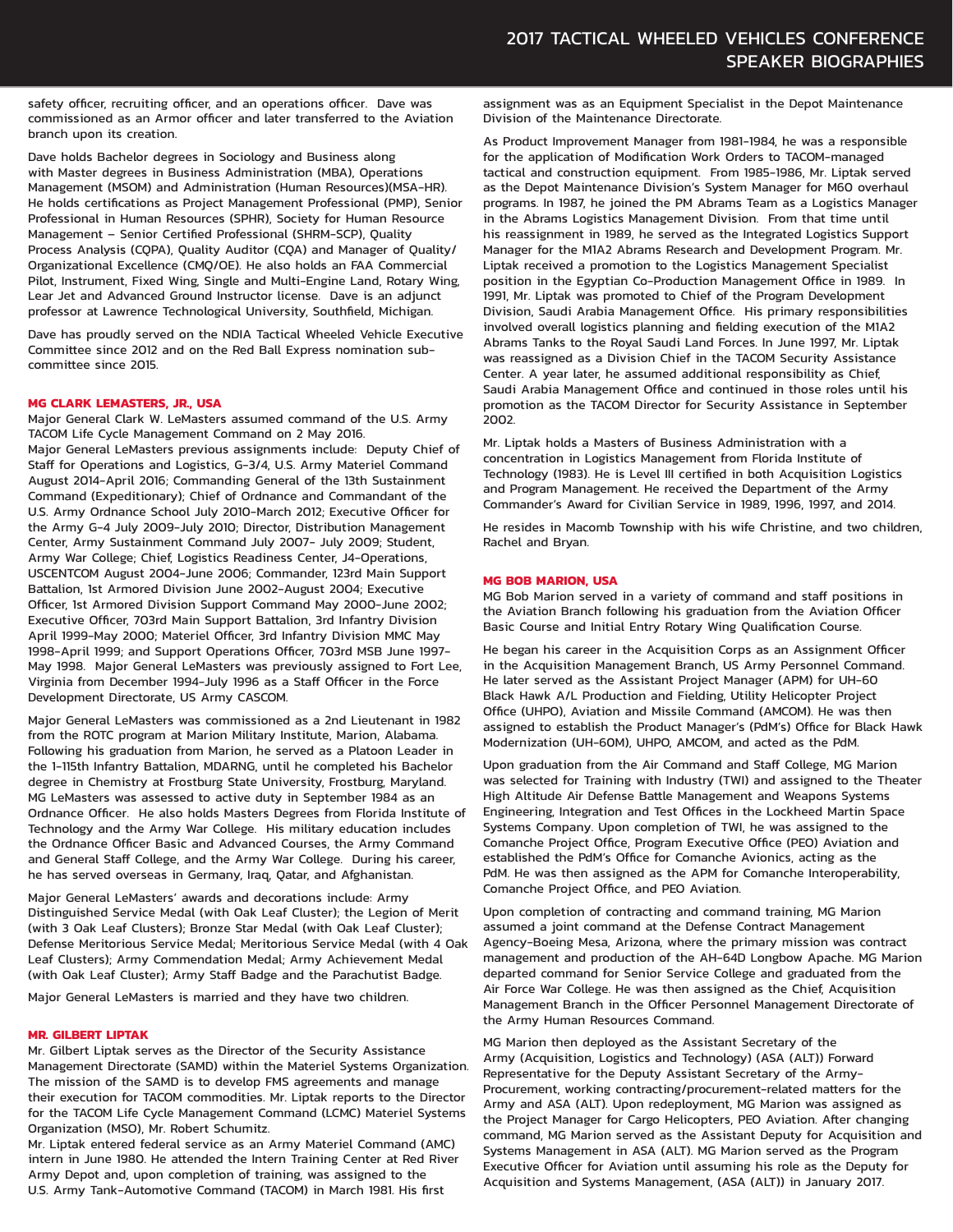MG Marion is a graduate of the Aviation Officer Basic and Advanced Courses, the Combined Arms Staff Services School, the Air Command and Staff College, and the Air Force War College. He also graduated from the Defense Acquisition University's Program Manager and Executive Program Management Courses. He earned a Master of Business Administration from George Mason University, a Master of Military Operational Arts and Science from the Air Force's Air University, and a Master of Science in Strategic Military Studies, also from the Air Force's Air University. He also completed TWI with Lockheed Martin Space Systems Company.

His military awards and decorations include the Senior Aviator Badge, the Air Assault Badge, the Legion of Merit, the Defense Meritorious Service Medal (1OLC), the Meritorious Service Medal (4OLC), the Army Commendation Medal, the Army Achievement Medal (3OLC), the National Defense Service Medal, the Global War on Terrorism Expeditionary Medal, the Global War on Terrorism Service Medal, the Korea Defense Service Medal, the Army Service Ribbon, and the Overseas Service Medal.

MG Marion is married to the former Lisa M. Ulakovic of Elizabeth, Pennsylvania. They have four children, Sydney, Derek, Joshua, and Caleb.

#### **MR. JAMES MCCLAUGHERTY**

James M. McClaugherty is the Deputy Commander of Defense Logistics Agency Land and Maritime, which is located in Columbus, Ohio. A member of the Senior Executive Service since May 2003, he is coresponsible for the logistics operations of DLA Land and Maritime's more than 2,500 associates at 37 locations worldwide, to include three DLA Depot Level Reparable detachments, four detachments supporting U.S. Naval Shipyards, and deployed units. He is directly responsible for supply chain functions to include management of almost 2 million spare and repair parts. In 2013, DLA Land and Maritime's sales exceeded \$3.1 billion. He became Deputy Commander in April 2003.

Born in Charleston W. Va., Mr. McClaugherty grew up in Delaware and Connecticut, and now resides in Westerville, Ohio. A retired Air Force Colonel with 30 years of military service, Mr. McClaugherty earned a bachelor's degree in History from Trinity College, in Hartford, Conn. in 1970, and a master's degree in Logistics Management from the Air Force Institute of Technology at Wright-Patterson AFB, Ohio, in 1979.

His 30-year career included an Air Staff tour in the Pentagon from 1983-1988 and the command of Johnston Atoll in the Pacific Ocean from 1989-1990. At the Air Force Logistics Center, Kelly Air Force Base, San Antonio, Texas, Mr. McClaugherty was the Engine Division Chief from 1990 to 1992, the Director of Commodities from 1992 to 1993, the Director of Propulsion from 1993 to 1994 and the Single Manager for Propulsion from 1994 to 1995. He served as the Director of Readiness and Business Operations at the Defense Supply Center Columbus from 1995 until his military retirement in 2000. For eight months in 1998 he was the acting DSCC Deputy Commander.

After his retirement from the Air Force, Mr. McClaugherty accepted the civilian position of deputy director of DSCC's Readiness and Business Operations Office, and in July 2002 became the office's civilian director. In this position, he was the principal staff advisor to the Commander and Deputy Commander on all aspects of inventory control point plans and operations. He was delegated authority to monitor, oversee, evaluate, and direct the efforts of principal staff elements and five major inventory control point directorates. He held this position until being named Deputy Commander in April 2003.

His military education includes attending Air Command & Staff College, Maxwell AFB, Ala., 1983; Industrial College of the Armed Forces, Ft. McNair, D.C., 1989; Defense Systems Management College, Ft. Belvoir, Va., 1993; Aspen Leadership Institute, Aspen, CO in 1997; and Leading Change & Organizational Renewal, Harvard Business School, May 2000. His civilian education includes attending the "Leadership for a Democratic Society" at the Federal Executive Institute in 2002.

His awards include two Defense Superior Service Medals, the Legion of Merit and the Airman's Medal for peacetime heroism as well as the Exceptional Civilian Service Award, the Meritorious Civilian Service Award, and the DLA Director's Award for Organizational Excellence.

#### **LTG JOHN MURRAY, USA**

Lieutenant General Murray was commissioned as an Infantry officer in the U.S. Army upon graduation from the Ohio State University in 1982. Throughout his career, Lieutenant General Murray has served in leadership positions and commanded from Company through Division, with various staff assignments at the highest levels of the Army.

Lieutenant General Murray has held numerous command positions. His command assignments include: Commanding General Joint Task Force-3; Deputy Commanding General – Support for U.S. Forces Afghanistan; Commander Bagram Airfield; Commanding General 3rd Infantry Division at Fort Stewart, Georgia; Commander, 3rd Brigade, 1st Cavalry Division, at Fort Hood, Texas while serving in Operation IRAQI FREEDOM; Commander, 1st Battalion, 18th Infantry, 1st Infantry Division, United States Army Europe and Seventh Army, Germany; Commander, C Company, 1-12th Infantry Battalion, 4th Infantry Division (Mechanized), Fort Carson, Colorado.

Previously, he was the Director, Force Management, the Pentagon; Assistant Deputy Director for Joint Training, J-7, Joint Staff, Suffolk, Virginia; Director, Joint Center for Operational Analysis, United States Joint Forces Command, Suffolk, Virginia; Deputy Commanding General (Maneuver), 1st Cavalry Division, Fort Hood, Texas; Deputy Commanding General (Maneuver), Multi-National Division-Baghdad OPERATION IRAQI FREEDOM, Iraq; G-3 (Operations), III Corps, Fort Hood, Texas; Chief of Staff, III Corps and Fort Hood, Fort Hood, Texas; C-3, Multi-National Corps-Iraq, OPERATION IRAQI FREEDOM, Iraq; G-3 (Operations), 1st Infantry Division, United States Army Europe and Seventh Army, Germany; Chief, Space Control Protection Section, J-33, United States Space Command, Peterson Air Force Base, Colorado; S-3(Operations), later Executive Officer, 1st Battalion, 5th Cavalry, 1st Cavalry Division, Fort Hood, Texas; Chief, Plans, G-1, III Corps and Fort Hood, Fort Hood, Texas.

Lieutenant General Murray's awards and decorations include: the Distinguished Service Medal w/ Oak Leaf Cluster, the Defense Superior Service Medal with Oak Leaf Cluster, the Legion of Merit with two Oak Leaf Clusters, the Bronze Star Medal with three Oak Leaf Clusters, the Defense Meritorious Service Medal, the Meritorious Service Medal with two Oak Leaf Clusters, the Army Commendation Medal with Oak Leaf Cluster, the Joint Service Achievement Medal, the Army Achievement Medal with Oak Leaf Cluster, the Ranger Tab, the Combat Infantryman Badge, the Expert Infantryman Badge, the Parachutist Badge, the Air Assault Badge, the Joint Chiefs of Staff Identification Badge and the Army Staff Identification Badge.

Lieutenant General Murray hails from Kenton, Ohio. He and his wife, Jane, have three lovely daughters and seven grandchildren.

#### **MG ROGER NADEAU, USA (RET)**

Roger Nadeau is a Senior Vice President with the American Business Development Group (ABDG). ABDG is an internationally respected, full spectrum business development, sales, marketing and legislative consulting firm representing a multitude of programs throughout the defense and homeland security market. ABDG identifies potential market space in the federal government, develops capture strategies, develops and maintains relationships throughout the government sector and seeks funding for procurement, O&M and RDT&E for our clients' programs. Roger joined ABDG in October 2012.

Prior to joining ABDG, he was with Elbit Systems of America from June 2010 to June 2012. As Vice President for Army Solutions, he was the senior Army corporate representative in the Washington, D.C. area. In that capacity, he coordinated all corporate Army issues and actions at the Department of the Army and Office of the Secretary of Defense level. He also established and managed five regional Army field offices within the United States located in proximity to major Army installations. As Vice President for the Land & C4I business unit, he held P&L responsibility for both the Army's tracked and wheeled ground combat and combat support fleet and Soldier systems, including radios, data modems, power amplifiers, and tactical computers. He was charged with the responsibility of creating a single business unit from two geographically separated business units and managing an annual revenue stream of \$180,000,000.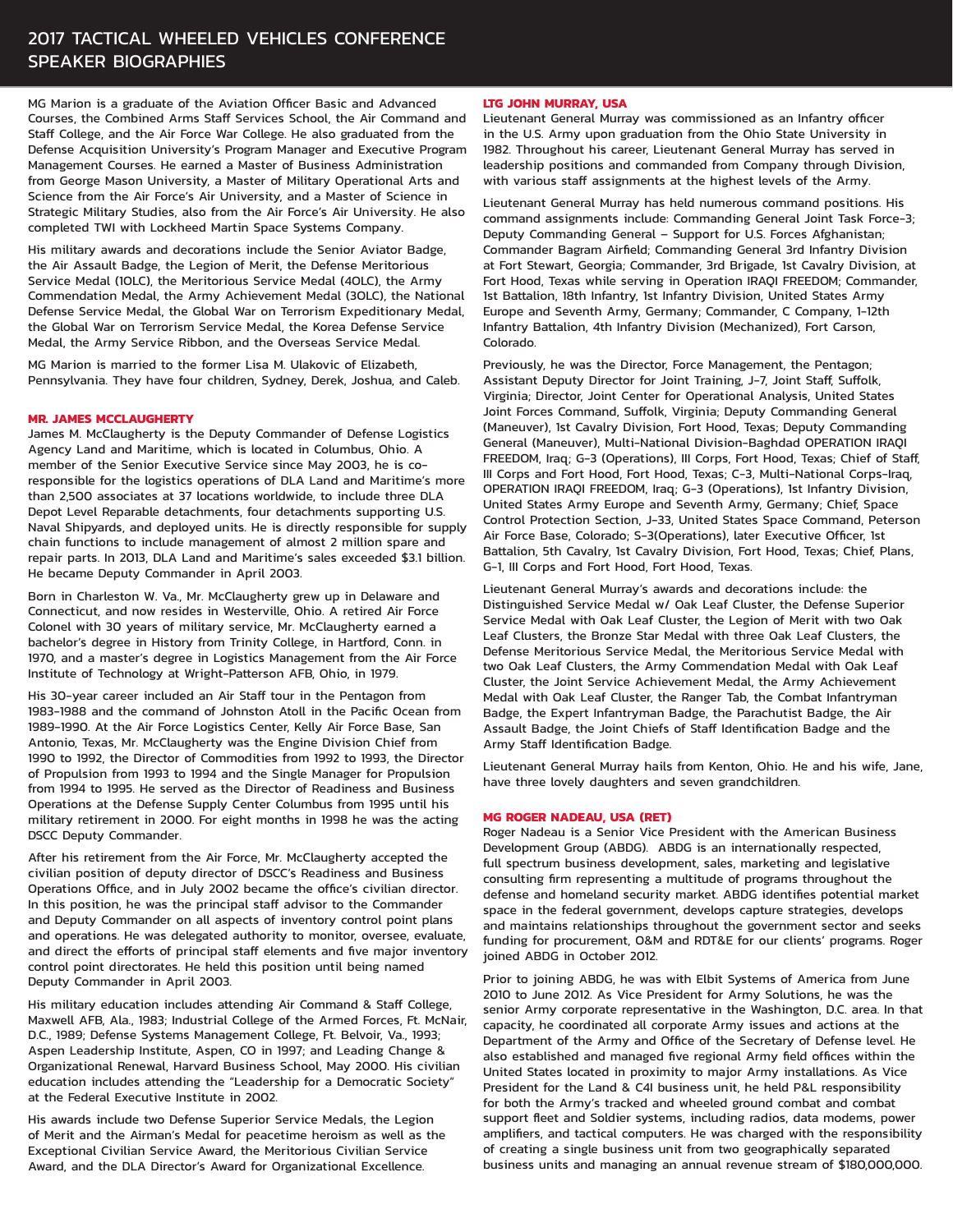#### 2017 TACTICAL WHEELED VEHICLES CONFERENCE SPEAKER BIOGRAPHIES

MG(R) Nadeau served in the U.S. Army for 36 years. As an Armor Officer, he spent 18 years in troop units in the U.S. and Europe with a variety of command and staff positions, culminating his troop time as an Armor Battalion Executive Officer during Desert Storm. Transitioning to the Army Acquisition Corps and eventually being selected for General Officer, he served as a Program Executive Officer for Combat Support and Combat Service Support and then Program Executive Officer for Ground Combat Systems. His last two assignments in the Army were as Commanding General of the Army's Research, Development and Engineering Command and then Commanding General of the Army Test and Evaluation Command.

He has a B.S. degree from the University of Rhode Island; a MBA from the Florida Institute of Technology; and a M.S. from the Industrial College of the Armed Forces.

#### **MR. STEVE PINTER**

Mr. Steve S. Pinter currently serves as Program Manager Medium and Heavy Tactical Vehicles within

Program Executive Office Land Systems, Quantico, VA. On 1 October 2016, the office will integrate the MRAP portfolio in addition to the current LVSR, MTVR, P-19 vehicles and associated trailers and equipment.

Mr. Pinter is a native of Ypsilanti, Michigan. He has over 27 years of acquisition experience with the Army and USMC; 14 of which are as a Civil Servant.

Mr. Pinter's most recent assignment was as the Program Manager Light Tactical Vehicles, Program Executive Office Land Systems, Quantico, VA. The program office is responsible to provide Light Tactical Vehicles to the United States Marine Corps. After a rotational assignment in the office of the ASN(RDA) as an action officer for Marine programs, he served as the Deputy Program Manager for United States Marine Corps Intelligence programs. Previous to that assignment Mr. Pinter served as the Business Manager for Armor and Fire Support Systems at the Marine Corps Systems Command at Quantico, VA. During a break in Civil Service he returned to industry in 2008 as Program Manager for the MRAP II variant at Ideal Innovations, headquartered in Arlington, VA. Ideal Innovations

was the prime contractor for the MRAP II vehicle that included both Oshkosh and Ceradyne as team members. Previous to the break in Civil Service Mr. Pinter served Deputy Project Manager / Project Manager for Soldier, the office responsible for individual Soldier equipment, to include body armor, individual optics and uniforms. Upon retirement from the US Army, Mr. Pinter worked as the Operations Manager at the National Institute of the Severely Handicapped (NISH) where he was responsible for the Joint Service Light Weight Integrated Technology chemical protective suit and served as the point of contact for all NISH National Account Managers.

Mr. Pinter retired from the US Army in the summer of 2001 as a Lieutenant Colonel. While in the Army, he held a variety of command and staff positions at the battalion level in the United States and the Republic of Korea. His acquisition assignments include four years with the Project Manager, Training Devices, where he served in the Close Combat Training Systems branch, two years with the Project Manager, Armored Gun System, where he served as the Plans and Production Officer, twenty months in the Office of the Assistant Secretary of the Army (ASAALT), US Army Pentagon, as the Systems Coordinator for the M2/3 Bradley Fighting Vehicle and three years as the centrally board selected Product Manager for Soldier Equipment.

Mr. Pinter received a Bachelor of Science degree in Police Administration from Eastern Kentucky University in May 1981. He holds a Master of Science degree in Contracting and Acquisition Management, awarded in March 1992 from the Florida Institute of Technology.

His awards and decorations include; AAM, ARCOM (2 OLC's), MSM (2 OLC's), LOM, Parachutist Badge, Air Assault Badge, Expert Infantryman Badge, Superior Civilian Service Award - 28 March 2003, Meritorious Civilian Service Award - 15 May 2006 and Meritorious Civilian Service Award – 04 June 2014.

#### **MR. ANDREW RODGERS**

Mr. Rodgers serves as Program Manager Light Tactical Vehicles (PMM-205), Program Executive Officer Land Systems Marine Corps, Quantico, Virginia. He is responsible for the lifecycle management and execution of resources for the Marine Corps' HMMWV family of tactical vehicles and trailers as well as the Internally Transportable Vehicle (ITV) program. Mr. Rodgers also serves as the Joint Deputy Project Manager-Marine Corps for the U.S. Army led ACAT IC Joint Light Tactical Vehicle program, headquartered in Selfridge, Michigan.

Mr. Rodgers acquisition career began in 2002 at Marine Corps Systems Command serving as a project officer with the MTVR program. Afterwards, he was assigned to lead the Marine Corps' HMMWV program through the war years in Operation Enduring Freedom and Operation Iraqi Freedom. Selected as the Marine Corps Acquisition Officer of the year in 2004, Mr. Rodgers was awarded the Andrew J. Higgins Award for Acquisition Excellence for his leading role in vehicle survivability within the HMMWV fleet.

After retiring from the Marine Corps in 2007, Mr. Rodgers began his government civilian career at Marine Corps Systems Command as the Assistant Program Manager for Spiral Development, JPO MRAP, followed in 2008 by his assignment as the Marine Corps Engineering Lead, JPO MRAP. In 2009 Mr. Rodgers was selected as the Joint Deputy PM for the Army led M-ATV program. Both ACAT-ID programs were identified by the Secretary of Defense as the number one acquisition programs within the Department of Defense from 2007 through 2010.

In 2011, Mr. Rodgers was assigned as the Assistant Product Group Director for Programs and the Business Manager for Ground Transportation & Engineering Systems, responsible to the Product Group Director for over 70 Combat Engineer, Expeditionary Power and Motor Transport programs.

Selected as Deputy Program Manager Combat Support Systems in 2013,

Mr. Rodgers assisted the PM in the management of Combat Engineer, Expeditionary Power, TMDE, Medical Equipment, Shelters and Field Feeding portfolio numbering over 240 projects/programs within four Product Management Offices. Mr. Rodgers assumed his current assignment as PM LTV in February 2015.

Mr. Rodgers holds a DAWIA Level III certification in Program Management, as well as a Project Management Professional certification from the Project Management Institute. He is also certified DAWIA Level I in Test & Evaluation, Life Cycle Logistics, and Production, Quality & Manufacturing.

Mr. Rodgers is a graduate of the Amphibious Warfare School, Command and Staff College and the Industrial College of the Armed Forces with a dual concentration in the Senior Acquisition Course and Supply Chain Management. He is also a graduate of PMT 401 and PMT 402 at the Defense Acquisition University. Mr. Rodgers is a team recipient of the David Packard Excellence in Acquisition Award in 2008 for MRAP, again in 2009 for M-ATV and again in 2015 for JLTV. Mr. Rodgers was awarded the Meritorious Civilian Service Medal in 2009 and again in 2015.

#### **CAPT D. BRUCE ROULSTONE, USN (RET.)**

Captain Roulstone has over seventeen years experience managing all facets of event planning and execution. His portfolio of meetings and events includes small meetings conducted for the most senior Department of Defense Officials to very large meetings with 2500 or more attendees and 350 exhibits. His responsibilities include planning, budgeting, on site management and post conference status reporting. His portfolio of events totals more than two million dollars in association revenue.

Captain Roulstone also has more than 29 years of naval aviation experience with increasingly higher management positions. He has served as Commander of a Squadron, Functional Wing, and Naval Station. He has deployed extensively in both the Atlantic and Pacific and served as senior defense advisor for two Ambassadors and the top military leadership of two Western European countries.

Captain Roulstone has recently assumed the position of Vice President, Program Development of the largest Defense Association, coordinating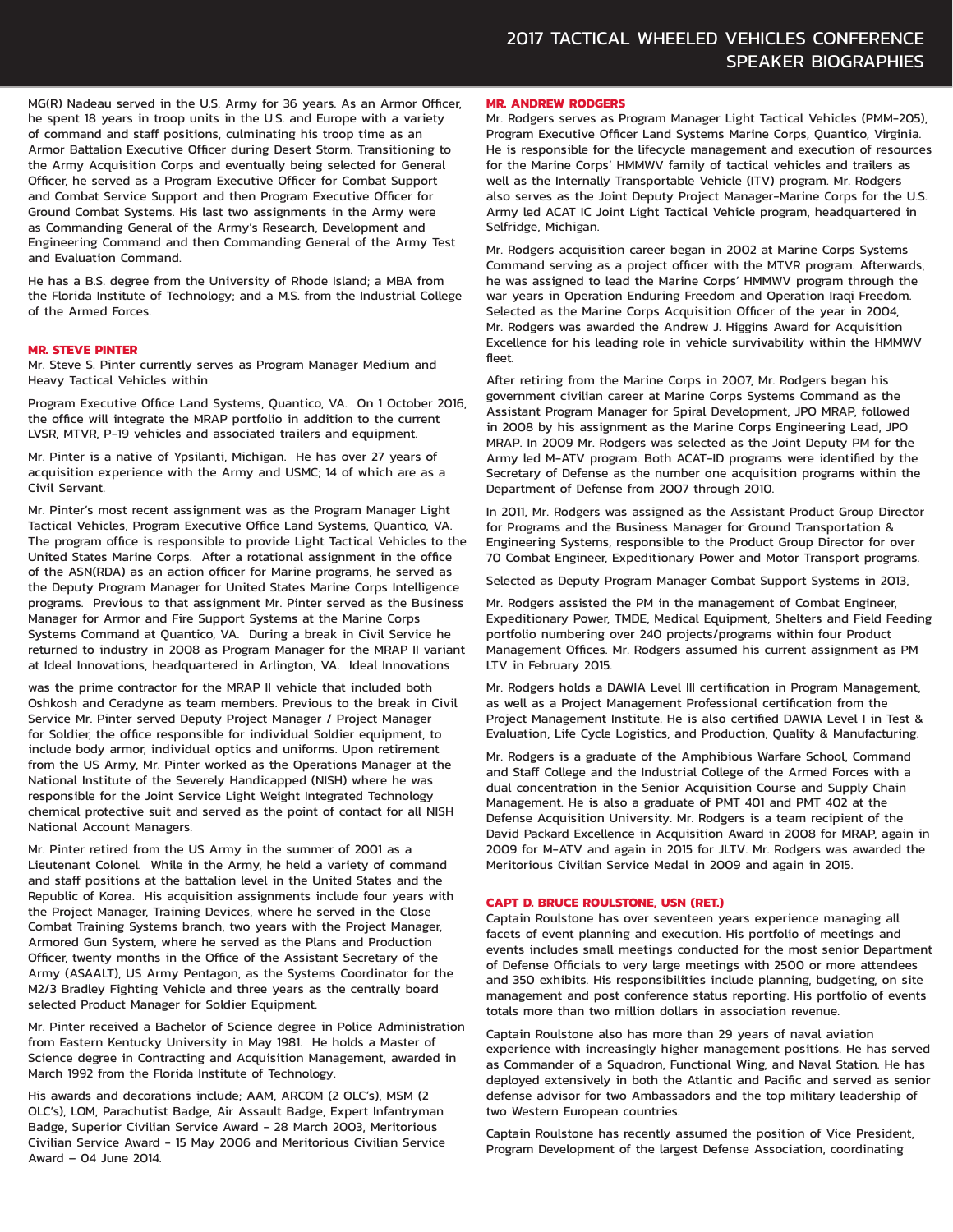the management and production of 10-12 major events each year. These meetings run from medium (150 attendees) to large (over 2500 attendees) and are conducted throughout the United States at both military bases and hotels and convention centers. The meetings have been open to the general public, invitation only and classified secret US only.

A graduate of Frederick College with a BS in Business, Captain Roulstone also holds a masters degree in Business from National University. A graduate of the Naval and National War College he holds a masters degree in National Security Strategy.

Captain Roulstone joined NDIA in July 1999. He and his wife Hannah reside in suburban Virginia.

#### **DR. ROBERT SADOWSKI**

Dr. Robert W. Sadowski is a member of the Scientific and Professional (ST) cadre of the Senior Executive Service and serves as the Robotics Senior Research Scientist within the Research, Technology and Integration Directorate at the US Army Tank Automotive Research, Development and Engineering Center (TARDEC) in Warren, MI. Recently selected to this position after a long career within the Army culminating as an Academy Professor and Electrical Engineering Program Director in the Department of Electrical Engineering and Computer Science at the United States Military Academy where he was instrumental in developing the Academy's robotics program, facilities, and outreach. He also has over forty months of operational experience in Southwest Asia in a variety of leadership, staff, and engineering positions including Iraq and recently Afghanistan.

Bob is a graduate of US Military Academy with a BSEE and received his M.S. and Ph.D. in electrical engineering from Stanford University as a Fannie and John Hertz Fellow. He also holds a Masters in Strategic Studies from the US Army War College.

#### **MR. THOMAS STAPLETON**

TJ Stapleton currently serves as the President of Stapleton & Associates, LLC. Stapleton & Associates is a worldwide consulting firm that serves a "gold plated," client base that now includes both the world's largest aerospace company and the world's largest industrial battery company. Now over a decade of serving clients. TJ has a reputation on both Capitol Hill and in the private sector as a positive, proactive business leader. He has successfully built one of the most successful consulting firms in the Defense and National Security arena, and is widely regarded as one of the finest consultants in the Industry.

A retired Army Lieutenant Colonel, TJ spent over 20 years in service to his nation. With command and staff assignments all over the world, he served in both Operation Just Cause (Panama-1989) and Operation Desert Shield/Desert Storm (1990-1991). Additionally, he was awarded the Bronze Star for service in Desert Shield/Desert Storm.

In the Pentagon, he served in the Army Budget Office as both and analyst and programmer for the Army budget. He also served as a Congressional Fellow on Capitol Hill for Senator Christopher "Kit" Bond (MO), and then finished his military career serving in the Army Budget Liaison Office as a liaison between the Army and the Defense Appropriations committees on Capitol Hill. After retiring from the Army, TJ went back to Capitol Hill to serve as the primary Defense staffer to Senator Kay Bailey Hutchison (TX).

TJ and his wife Anne reside in Alexandria, VA, and all three of their children are now in college. They are active boosters at all three schools. Additionally, they now serve on the Executive Leadership Committee for the United For Reading program that reaches out to deployed families of all the armed services.

#### **MR. JEREMY STESLICKI**

Jeremy Steslicki is Senator Tammy Baldwin's principal advisor for national security, staffing the Senator on defense, foreign policy, intelligence and homeland security issues. In addition, he manages the appropriations process for Senator Baldwin, a Member of the Senate

Appropriations Committee and the defense subcommittees (SAC-D and SAC-M). In this capacity, he directs Senator Baldwin's state and national funding priorities across all issue areas and federal agencies. From the Detroit area originally, Jeremy began his legislative career working in a variety of roles for then-Chairman of the Senate Armed Services Committee, Carl Levin (D-MI), before serving as Congressman Sander Levin's (D-MI-9) Senior Policy Advisor. Jeremy is a graduate of the University of Michigan and the U.S. Air Force Air Command and Staff College Seminar Program.

#### **MR. JESSE TOLLESON JR.**

**Focus Area:** Tactical vehicles to include MRAP vehicles, vehicle armor technology, body armor, helmets, equipment reset, Army missile procurement, individual soldier and marine equipment, night vision, small arms, ammo and bombs, Joint Improvised Explosive Device Defeat Organization acquisition programs and projects, military service counter-IED; Rapid Acquisition policy and programs; and National Guard and reserve equipment programs

**Education:** Bachelor's degree from James Madison University.

**Background:**Career Record: As a member of the House Armed Services Committee staff since 2003, he has worked on numerous major Army and USMC programs, in particular tactical vehicles, force protection (armor & helmets), small arms and soldier equipment programs.

#### **MR. BARRY TYREE**

Barry Tyree is President & CEO of BNT Consulting, LLC, a small, veteranowned organization founded in 2013, and has over 36 years of military and business leadership experience. BNT Consulting provides services to commercial sector and military defense companies in the areas of business development strategies, business plan formulation and execution, process reengineering, customer relations, and legislative strategies.

Prior to founding BNT Consulting, LLC, Barry was Vice President for Government Operations at AM General, providing oversight of DOD customer relations; including National Guard / Army Reserves; marketing / advertising, legislative liaison, and participated in company strategic policy development. His career with AM General began in 2009 after retiring from a distinguished 28-year career in the U.S. Army.

Barry served in successive infantry command positions in the U.S. Army before retiring in the grade of Colonel in 2009. His final posting was as the Division Chief, Army Readiness, Office of the Deputy Chief of Staff for Operations and Plans (ODCSOPS), Headquarters, Department of the Army (HQDA), Pentagon. As Chief of Army Readiness, Barry provided oversight, guidance, and recommendations regarding all matters of Army readiness for HQDA, as well as presenting regular U.S. Army readiness testimony and briefings before the Senate Armed Services Committee (SASC), the House Armed Services Committee (HASC) and respective defense sub-committees. He managed the Army's largest operational database, the Army Status of Resources and Training System (ASORTS) and reengineered the Army's readiness reporting process to support ongoing combat operations. Barry subsequently launched and fielded the web-based, Defense Readiness Reporting System – Army (DRRS–Army) which provided critical improvements, and unprecedented Army visibility, to individual and collective unit readiness; significantly improving strategic and operational planning in support of worldwide military operations.

From January 2010 through April 2013, Barry served as both Director and Chairman of the Board of Directors for New Century US, Inc.; an international company providing intelligence-related training and capacity-building services to the U.S. government and its allies worldwide.

Barry currently serves as the vice-chairman of the Tactical Wheeled Vehicle Steering Committee of the National Defense Industrial Association (NDIA) and has been a session chair for the four prior TWV conferences. Barry serves on the Executive Steering Committee for the Paralyzed Veterans of America Golf Open (PVGO). Barry is a member of the National Defense Industrial Association, the Marine Corps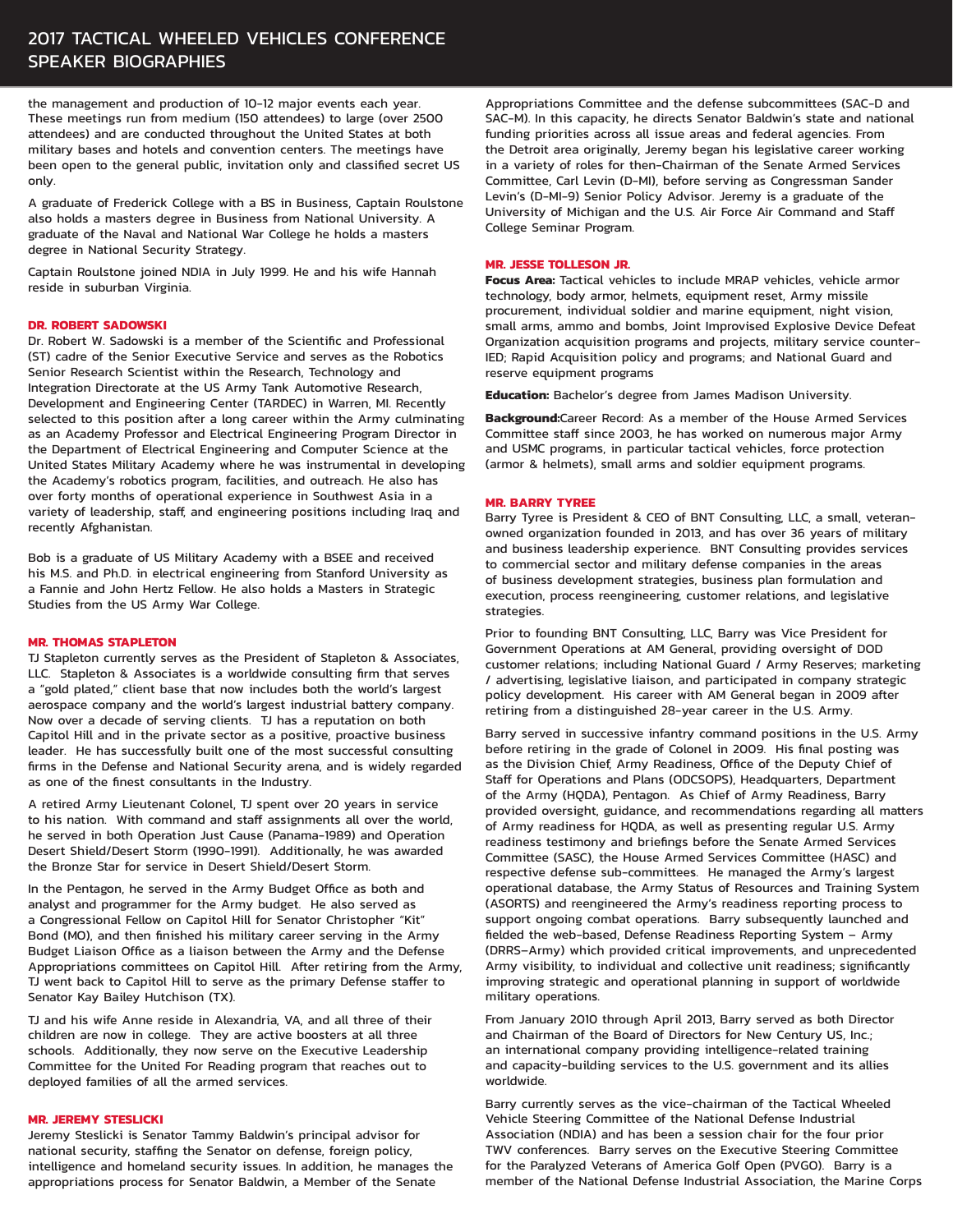Association & Foundation, and the Association of the United States Army.

Barry holds a Bachelor of Science degree in Business Administration from Oklahoma State University, and a Masters degree in Business Management from Webster University. He is a Distinguished Military Graduate of the Reserve Officer Training Corps (ROTC) and his military education includes U.S. Army Command and General Staff College (CGSC), and the U.S. Army War College (USAWC). Barry joined the U.S. Institute of Peace (USIP), Jennings Randolph Senior Fellowship Program as a U.S. Army War College Fellow, 2003 – 2004.

#### **DR. DAVID WALKER**

Dr David E Walker entered the Senior Executive Service in July, 2008 and was assigned as Director of Technology, Office of Naval Research in January, 2017. In this capacity, Dr. Walker is responsible for policy, planning, resourcing and execution management for more than 50% of the Department of the Navy (DoN) S&T budget, including the Future Naval Capabilities (FNCs), Innovative Naval Prototypes (INPs), DoN Small Business Innovation Research (SBIR), and DoN Manufacturing Technology programs.

Before joining ONR, Dr. David E. Walker was the Deputy Assistant Secretary of the Air Force for Science, Technology, and Engineering, Office of the Assistant Secretary of the Air Force for Acquisition, Washington, D.C. He was responsible for preparing policy, guidance, and advocacy for the Air Force's annual \$2 billion science and technology program. He provides annual testimony to Congress, technical advice and counsel to the Air Force Acquisition Executive, and the Air Force's science and technology recommendations to the Office of the Secretary of Defense. In addition, Dr. Walker oversaw a broad range of engineering and technical management policy and served as the functional manager for more than 20,000 military and civilian scientists and engineers.

Prior to this, Dr. Walker served as Associate Deputy Assistant Secretary of the Air Force for Acquisition Integration, Washington, DC. He directed planning and analysis of \$268B (FYDP) Air Force research, development and modernization program including budget formulation and execution; managing the acquisition performance reporting system. Dr Walker developed acquisition policy including program direction, contractor support and transformation initiatives. He hired a corrosion expert to meet statutory requirement and address the \$5 billion per year problem and implemented a new Quick Reaction Capabilities process, tracking 19 Joint Urgent Operational Needs providing rapid capability to address war fighter needs.

Dr Walker also served as Associate Director, Air Force Programs, Deputy Chief of Staff of the Air Force for Plans and Programs. In this position he integrated, evaluated and analyzed the \$630 billion, five-year Air Force Program across the Future Years Defense Program. He was also responsible for maintaining the integrity and discipline of the Air Force Corporate Structure process. Dr Walker developed, evaluated, and recommended funding options relating to force structure, readiness, sustainability, and modernization for decisions by the Chief of Staff and Secretary of the Air Force. Finally, he interpreted and integrated national, DoD and AF policies and objectives into Air Force Programs spanning fiscal years 2010 through 2018.

Dr Walker has extensive experience leading science and technology development in the Air Force having served in the Air Force Research Laboratory as the Director of Air Vehicles, the Director of Materials and as the Vice Commander. He retired from an active-duty Air Force career as a colonel in 2006. As a master navigator, he has more than 2,700 hours in 65 different types of aircraft including the RF-4C and the F-15E. He served in a variety of assignments in operations, developmental test and evaluation, science and technology and the Air Staff.

#### **LTC FRIEDRICH WEHRLI, USA (RET)**

Mr. Friedrich N. Wehrli, USA LTC(R) is the Deputy TCM-Transportation for Autonomous Air/Maritime Division, US Army Combined Arms Support Command, Fort Lee, Virginia. As of October 2016 he assumed responsibilities as the lead US Army capability developer for US Army Watercraft and US Army Unmanned Aerial Resupply systems. Assigned watercraft programs include: Maneuver Support Vessel Light (MSV-L), and Maneuver Support Vessel Heavy (MSV-H). Assigned UAS program includes: the Joint Autonomous Aerial Resupply System (JTAARS); a joint service capability development effort with the USMC. In his previous assignment he served as the Mobility Chief, Materiel Systems Directorate, CASCOM Capabilities Development and Integration Directorate (CDID). In that role he served as the US Army lead Capabilities Developer for the Joint Light tactical Vehicle (JLTV) from Sep 2005 to Feb 2016; the Army lead capability developer for Automated Convoy Operations (ACO); and the future Joint Tactical Transport System (JTTS) from 2012-2016. Prior to the Mobility Chief assignment he was an active duty Acquisition Corps Officer. He retired as a LTC after 21.5 years of federal service. During his active duty tenure he was responsible for developing the expansion of the Palletized Load System (PLS) missions into the Heavy Expanded Mobility Tactical Truck (HEMTT) Load Handling System (LHS); the Container Handling Unit (CHU); the M915 A2-4 Line Haul tractor modernization; and the materiel development and fielding of the first Up-Armored High Mobility Multipurpose Wheeled Vehicles (UAH) (XM1109) to Operation Restore Freedom in Somalia. He is a graduate of the University of Connecticut.

#### **LTG JOSEPH YAKOVAC, USA (RET)**

Director, Army Acquisition Corps and Military Deputy to the Assistant Secretary of the Army for Acquisition, Logistics and Technology (2003- 2007) Program Executive Officer, Ground Combat Systems (2000-2003) Deputy for Systems Management and Horizontal Technology Integration (1998-2000) Lieutenant General Joseph Yakovac joined The Cohen Group as a Senior Counselor in July 2008.

General Yakovac retired from the United States Army in 2007, concluding 30 years of military service. His last assignment was Director of the Army Acquisition Corps and Military Deputy to the Assistant Secretary of Defense for Acquisition, Logistics, and Technology. In those roles, General Yakovac managed a dedicated team of military and civilian acquisition experts to make sure America's soldiers received state-of-the-art critical systems and support across a full spectrum of Army operations. He also provided critical military insight to the Department of Defense senior civilian leadership on acquisition management, technological infrastructure development, and systems management.

Previously, General Yakovac worked in systems acquisition, US Army Tank-Automotive Command (TACOM), and in systems management and horizontal technology integration for the Office of the Assistant Secretary of the Army for Acquisition, Logistics, and Technology. He has also served as executive officer and branch chief for the Bradley Fighting Vehicle and as a brigade operations officer and battalion executive officer, US Army Europe and US Army Tank-Automotive Command (TACOM).

General Yakovac was commissioned in the infantry upon his graduation from the US Military Academy at West Point. He served as a Platoon Leader, Executive Officer, and Company Commander in mechanized infantry units. He earned a Master of Science in Mechanical Engineering from the University of Colorado at Boulder before returning to West Point as an Assistant Professor.

General Yakovac is a graduate of the Armor Officer Advanced Course, the Army Command and General Staff College, the Defense Systems Management College and the Industrial College of the Armed Forces. He has earned the Expert Infantry Badge, the Ranger Tab, the Parachutist Badge, and for his service has received the Distinguished Service Medal, the Legion of Merit three times and the Army Meritorious Service Medal seven times.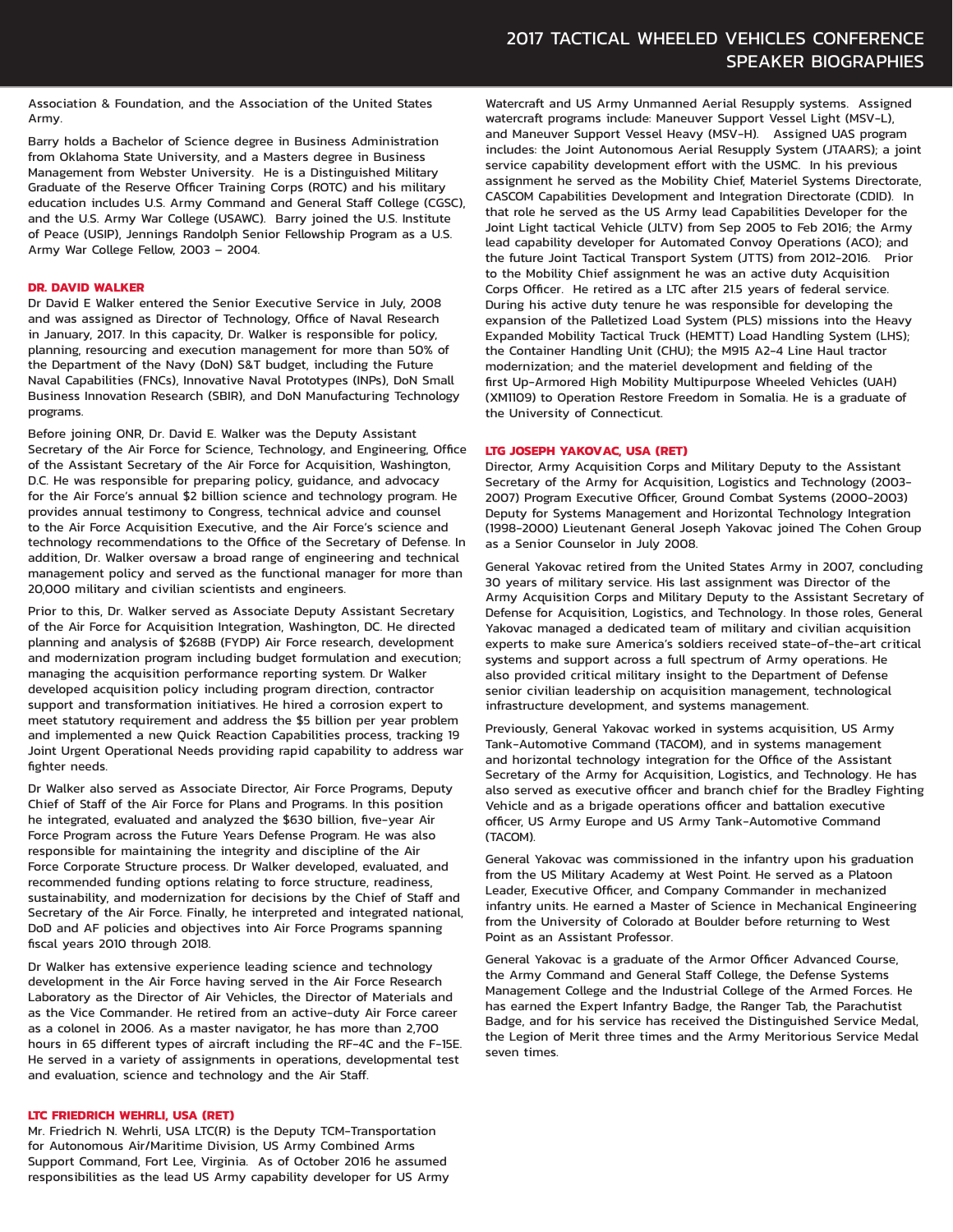#### 2017 TACTICAL WHEELED VEHICLES CONFERENCE ATTENDEE INFORMATION

#### **HYATT REGENCY RESTON**

1800 Presidents Street Reston, VA 20190 Tel: (703) 709-1234 Fax: (703) 925-8295

#### **IN CASE OF AN EMERGENCY AT THE:**

Hyatt Regency Reston Hotel -- Internal Emergency, please dial #55 or the Operator at - O -

#### **GENERAL LOCAL INFORMATION:**

**Reston Hospital Center 1850 Town Center Parkway**  Reston, VA 20190 703-689-9000

#### **Inova Emergency Care Center**

11901 Baron Cameron Ave., Suite A Reston, VA 20190 (703) 668-8333

#### **THE DAY OF THE CONFERENCE:**

#### **CONFERENCE BADGES ARE TO BE WORN AT ALL TIMES DURING EVENT.**

Each attendee will be provided with an identification badge during on-site registration check-in. You must present a Government Issued (U.S. or Foreign) Photo I.D. (e.g. Driver's License, Passport) to obtain your NDIA 2017 Tactical Wheeled Vehicles Conference Badge.

#### **NO BADGE = NO ACCESS TO ANY EVENT VENUES**

#### **(INCLUDES ANY SPOUSES/GUESTS FOR NETWORKING/ICE BREAKER AND/OR ANNUAL CONFERENCE RECEPTIONS).**

#### **CELL PHONES/ELECTRONIC DEVICE USAGE**

We respectfully ask that you turn off your cell phones, electronic devices, etc. (or turn them to "vibrate") out of courtesy to the conference speakers and your fellow attendees; thank you.

#### **PROCEEDINGS**

The conference proceedings will be posted and the proceedings link will be made available to the conference attendees after the conference. Attendees should verify their respective e-mail addresses during registration.

#### **SURVEYS**

An electronic survey will be sent to you after the conference.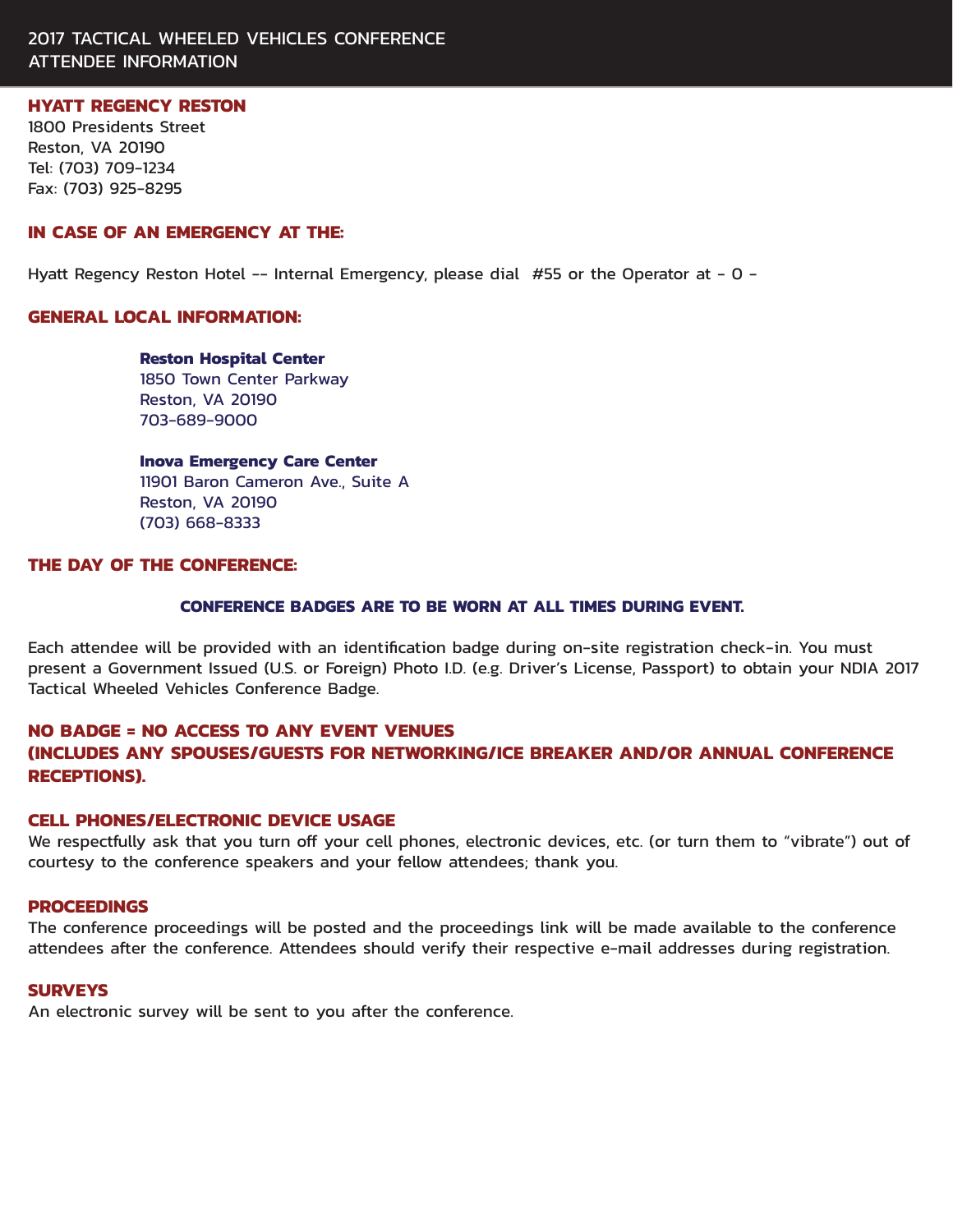**Mr. Austin Adams**  FAAC Incorporated

**Mr. Mohamed Nasser Al-Ali**  U.A.E. ARMED FORCES

**Mr. Saleh Nasser Alhadhrami**  United Arab Emirates Armed Forces

**Mr. Ronald C. Allen**  U.S. Secret Service

**Mr. Dion Anglin**  Cummins, Inc.

**Mr. Shawn C. Balesdent**  GT Machining & Fabricating, Ltd.

**Mr. Eyal Banai**  Mistral, Inc.

**Mr. Andy Barker**  Hutchinson Industries, Inc.

**LTC Rob W. Barnhill, USA**  JPO Joint Light Tactical Vehicle (JLTV)

**Mr. Wm. David Barton**  Allison Transmission

**Mr. Chris J. Batsch**  Hendrickson USA, LLC

**Mr. John W. Beck**  Oshkosh Corporation

**Mr. Stephane Belanger**  Army Test and Evaluation Command

**Mr. Steven G. Benulis**  EnerSys

**LTC Cory N. Berg, USA**  PdM Applique & Large Unmanned Ground Systems

**Col Andrew D. Bianca, USMC**  PEO LS

**Mr. Alvin Bing**  PEO CS & CSS

**Mr. Art Boghozian**  CSRA Inc.

**Mr. Barry D. Bomier**  Michelin North America, Inc.

**Mr. Jeff A. Bradel**  Office of Naval Research

**Mr. Ryan Brindley**  Textron Systems

**LTC Jerry A. Brown, USA (Ret)**  ADI Technologies, Inc.

**Col John J. Bryant, USMC (Ret)**  Oshkosh Corporation

**Mr. Steve Buckner, Sr.**  West-Mark, Inc.

**Mr. Thomas L. Bunnell**  Defense Logistics Agency **Mr. Chuck Bunton**  Oshkosh Corporation

**COL Charles Busick, USA (Ret)**  Oshkosh Corporation

**Mr. Michael Cadieux**  PEO Combat Support & Combat Service Support

**LTG John S. Caldwell, Jr., USA (Ret)**  The Spectrum Group

**Mr. John F. Campbell**  AM General

**COL John R. Cavedo, Jr., USA**  PEO CS&CSS JPO JLTV

**Mr. Bill Chisholm**  Parker Hannifin Corporation

**Mr. Ha Jin Chung**  Bosung Industry

**Mr. Michael Clow**  U.S. Army PEO CS&CSS

**Col Shanitha D. Coats, USAF**  PEO STRI PM TRADE

**LTC Graham J. Compton, USA**  USATACOM, PEO CS&CSS (SFAE-CSS-JC-N)

**COL John Conway, USA (Ret)**  DynCorp International, LLC

**Mr. Adrian T. Cookson**  Hiab Limited

**Ms. Sheri Cooper**  Cummins Mid-South

**COL Jason Craft, USA**  Army Project Office MRAP Vehicles

**Mr. Robert J. Currie**  Galorath Incorporated

**Mr. Jack Custer**  Ibis Tek, Inc.

**LtGen Michael Dana, USMC**  HQ Marine Corps Logistics

**Col Robert R. Danko, USMC (Ret)**  Command Strategies, LLC

**Mr. Scott J. Davis**  PEO CS&CSS

**Mr. William D. DeHaan** 

**Mr. Brian R. Detter**  Artis, LLC

**CW04 Gary Dickerson, USMC (Ret)**  Oshkosh Corporation

**Mr. David Diersen**  Oshkosh Corporation

**Mr. Jerry Donovan**  Haldex

#### 2017 TACTICAL WHEELED VEHICLES CONFERENCE ATTENDEE ROSTER

**Mr. Scott Doudna**  PEO CS & CSS

**Mr. Ronald W. Dritlein**  The Spectrum Group

**Mr. Duane Duff**  Command Decisions Systems

**Mrs. Margaret Earley**  DLA Land & Maritime

**Mr. Tim Edwards**  DynCorp International, LLC

**Mr. Timothy R. Edwards**  Eaton Corporation

**Mrs. Terry Elliott**  OPNAV N83

**Mr. Kevin Fahey**  Cypress International, Inc.

**Mr. Mark A Farrugia**  Bergstrom Climate Systems

**Mr. Scott A. Faulkner**  Caterpillar, Inc.

**COL Paul R. Fiscus, USA**  CASCOM

**Mr. Don Flynn, Jr.**  General Kinetics Engineering Corp.

**LTC Joel D. Franklin, USA**  PEO CS&CSS

**Mr. Kevin Frankovich**  CGR Associates, Inc.

**CDR Jeffery G. Freeman, USN (Ret)**  Fincantieri Marine Group, LLC

**Mr. Jake Fryer**  Idaho National Laboratory

**Mr. John P. Gallagher**  MTU America, Inc.

**Mr. Eddie Garcia**  Oshkosh Corporation

**LtCol Ruben J. Garza, USMC**  PEO LS, U.S. Marine Corps

**Mr. Bill Gates ArmorStruxx** 

**Mr. Dan M. Giles**  Fontaine Trailer Military Products

**Mr. Robert W. Goldston**  Dana Corporation

**Mr. Thomas Goodman**  The Cohen Group

**LTC Robert Gordon, USA (Ret)**  Mack Defense

**CW3 Mark A. Granger, USA**  ILSC, TACOM, LCMC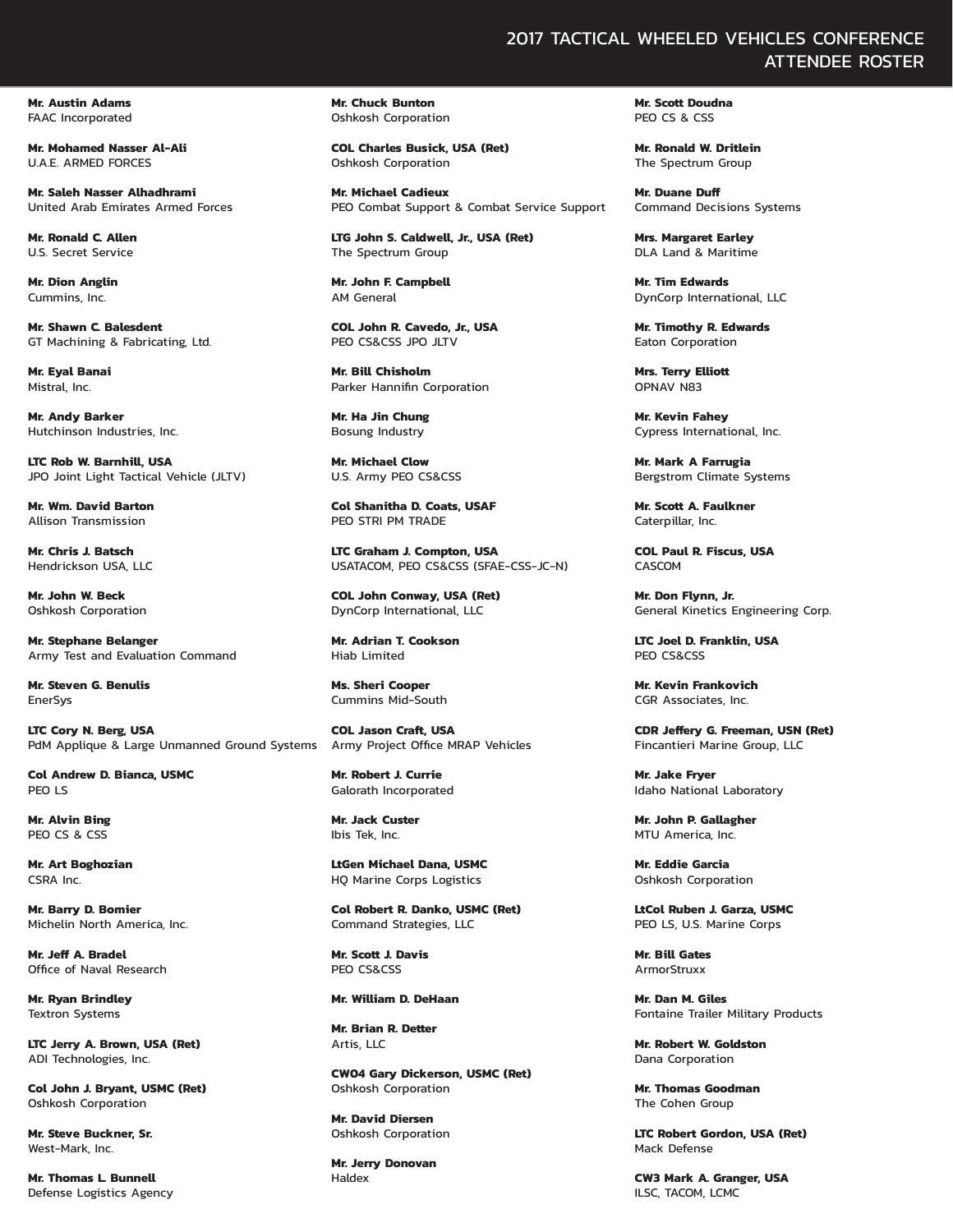#### 2017 TACTICAL WHEELED VEHICLES CONFERENCE ATTENDEE ROSTER

**Mr. James A. Gray**  Deputy Assistant Secretary Army for Defense Exports & Cooperation

**Mr. Robert Groller**  Oshkosh Corporation

**Mr. Duane E. Gross**  DLA Land & Maritime

**Mr. Ross R. Guckert**  PEO CS/CSS

**LtCol John T. Gutierrez, USMC**  Product Manager, Joint Light Tactical Vehicles

**Mr. Chris Haag**  CALIBRE Systems, Inc.

**Mr. David Hahn**  Brighton Cromwell, LLC

**Mr. David C. Hartzell, Sr.**  Mack Defense

**Mrs. Alexandra C. Hittle**  Oshkosh Corporation

**Mr. Bruce Hock** 

**LTC Russell V. Hoff, USA**  PEO CS&CSS

**LTC Samuel C. Homsy, USA (Ret)**  Navistar International Corporation

**Ms. Abbey Christine Hopkins**  Parker Hannifin Corporation

**Mr. Brett Horachek**  Hodges Transportation, Inc.

**LTC Tim Hossack, USA (Ret)**  Systems Products and Solutions

**Mr. R. Andrew Hove**  AM General

**Mr. Cleveland M. Howie**  Mistral, Inc.

**Ms. Lee Hudson**  Inside the Navy

**COL Michael Ivy, USA (Ret)**  Oshkosh Corporation

**LTC Stanley M. Jenkins, USA (Ret)**  Office, Chief Army Reserve

**Mrs. Jennifer L. Johnson**  PEO CS&CSS

**LTC Ronald Johnson, USA (Ret)**  The RWJ Group, LLC

**Mr. Shtjefan Juncaj**  PEO CS&CSS

**LTC Jeffery W. Jurand, USA**  SFAE -CSS, TS-H

**Mr. Assaf Karni**  Oran Safety Glass **LTC Brian C. Keller, USA (Ret)**  Wavelength Enterprises, LLC

**GEN Paul J. Kern, USA (Ret)**  The Cohen Group

**Ms. Tamara Ketcham**  CSPT Automotive Solutions, Inc.

**Mr. Joo Han Kim**  Bosung Industry Co., Ltd

**Mr. Phil King**  SURVICE Engineering Company

**Mr. William King**  AmSafe, Inc.

**Mr. Rocky Kmiecik**  Hutchinson Industries, Inc.

**Mr. Brian Knapp**  The Cohen Group

**Mr. Mark A. Konwinski**  ILSC/TACOM

**Mr. Jason Kroll**  Viconic Defense

**Mrs. Meg Kulungowski**  Navistar Defense, LLC

**Mr. Alberto D. Lacaze**  Robotic Research, LLC

**Maj Kenneth R. Lardie, USMC (Ret)**  Marine Corps Operational Test and Evaluation Activity

**Mr. David A. Laverdiere**  Allison Transmission

**LCDR Thomas B. Lee, Jr., USN (Ret)**  Defense Contract Management Agency

**Mr. Scott W. Lichte**  EnerSys

**Mr. David Lieberman**  Active Gear Co of Canada, Ltd.

**Mr. Gilbert J. Liptak**  TACOM LCMC

**Mr. Todd Littleton**  Jankel Tactical Systems, LLC

**Mrs. Cindy Jo Lyons**  Roxtec, Inc.

**Col Thomas M. Lytle, USMC (Ret)**  The TMLytle Group, Inc.

**Mr. John Steven Major, Jr.**  Achates Power

#### **Mr. Constantinos Maroulis**

**Mr. Costa Maroulis**  Automotive Management Services

**LTC Misty L. Martin, USA**  Product Manager, Joint Light Tactical Vehicles **Mr. Tim Mask**  Cummins Mid-South

**Mr. James McClaugherty**  DLA Land & Maritime

**Mr. Mark A. McCormick**  Polaris Industries

**COL Curtis L. McCoy, USA (Ret)**  Cypress International, Inc.

**Mr. Lawrence D. McDonald BDTDC** 

**Mr. Marshal McKellar**  Red River Army Depot

**Col Charles A. Mclean, USMC**  US SOUTHCOM Washington Office

**Mr. Martin A. Medley**  Wheel Systems International, Inc.

**CAPT Mark Meservey, USCG (Ret)**  Oshkosh Corporation

**Mr. Doug D. Miller**  Jankel Tactical Systems, LLC.

**Mr. Stanley Miller**  CSRA Inc.

**Mr. Thomas H. Miller**  Defense Acquisition & Contracting Solutions LLC (DACS)

**Ms. Michelle L. Minto**  PEO CS&CSS

**Mr. Christopher Joseph Mofield**  O'Neil & Associates, Inc.

**Mr. Michael C. Moore**  Polaris Industries

**LTC Kent Moorhouse, USA (Ret)** 

**Mr. Eric D. Murphy**  TACOM

**Mr. Joe Muscedere**  Meritor, Inc.

**LTC Ryan T. Myers, USA**  Hexagon

**MG Roger A. Nadeau, USA (Ret)**  American Business Development Group

**Maj Jeremy S. Nelson, USMC**  DC, I&L; HQMC

**Mr. David John Novak**  Gonzalez Design Engineering

**Mr. Joe Ochab**  Command Holdings Group

**Mr. Eric Olson**  AM General

**Mr. Scott Osborn**  Meritor, Inc.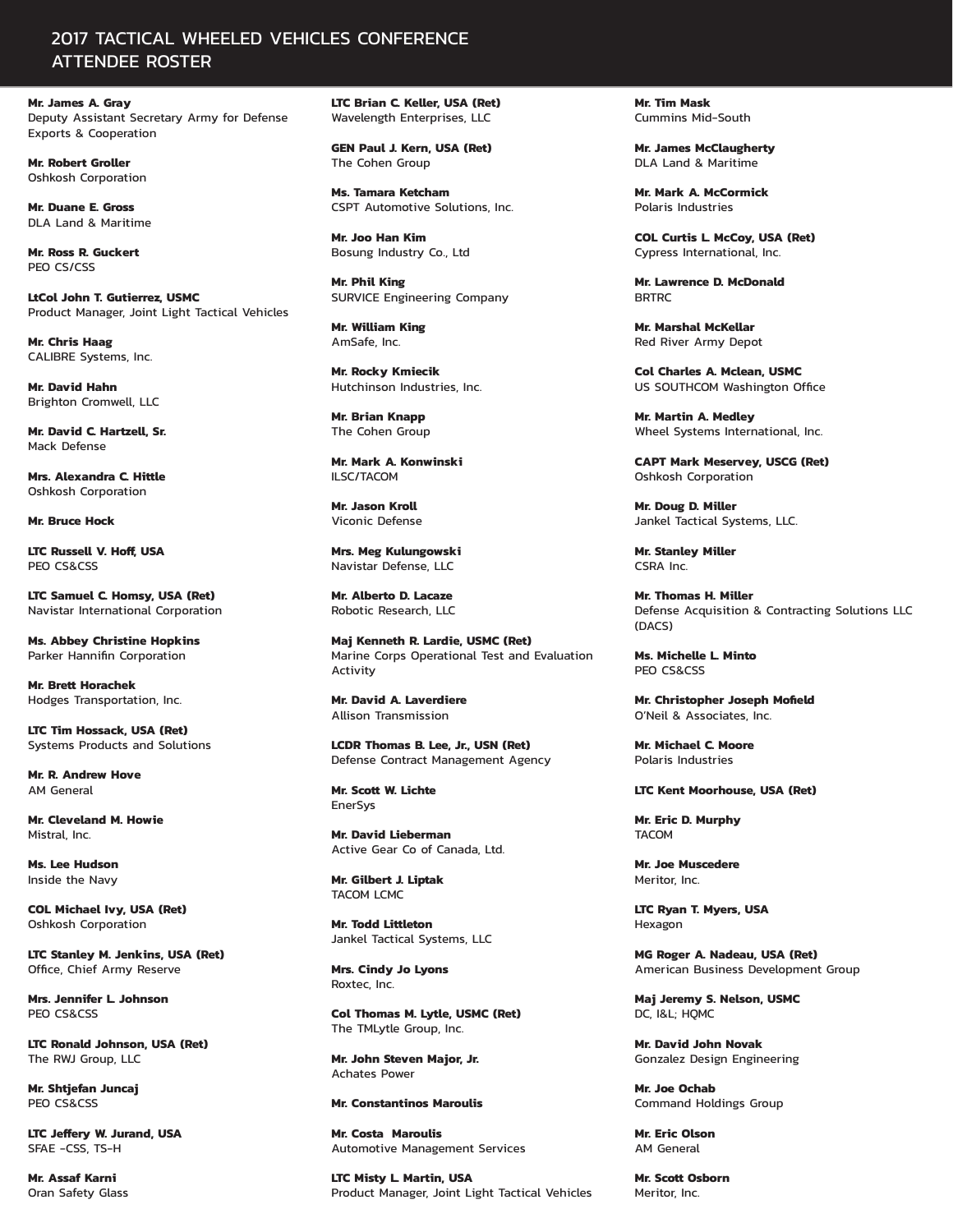**Mr. George Ott**  GPS Source, Inc.

**Mr. Donald C. Overton**  TRADOC CASCOM

**Mr. George B. Patten**  Performance Management Partners, Ltd.

**SFC Edgar Paz, USA (Ret)**  Laclede Chain Manufacturing Co.

**COL Rick Pennycuick, USA (Ret)**  Arconic

**LTC Matthew Phelps, USA**  DCMA Milwaukee-Oshkosh Team

**Mr. Ned Richard Piccinini**  MCM Learning, Inc.

**Mr. John Pohl, Jr.**  Maradyne Corporation

**Mr. Michael L. Prater**  Deputy Assistant Secretary Army for Defense Exports & Cooperation

**Mr. Nick Pugliese**  Ace Electronics Defense Systems, LLC

**Mr. Leo Radlingmayer** 

**Mr. Robert Reeves**  CALIBRE Systems, Inc.

**Col Shawn M. Reinwald, USMC (Ret)**  Cypress International, Inc.

**Mrs. Erika Nicole Richardson**  SupplyCore, Inc.

**Mr. James A. Richter**  Michigan Research Institute

**Mr. Peter P. Rogers**  Fabco Automotive Corporation

**Mr. Steve Rooney**  Esterline Control & Communication Systems

**Mr. Bill Rosemeyer**  Ibis Tek, Inc.

**Mr. William Ross**  Hodges Transportation, Inc.

**CAPT Bruce Roulstone, USN (Ret)**  National Defense Industrial Association

**Mr. Daniel W. Rusher**  Hendrickson USA, LLC

**Col Thomas W. Russell, USMC (Ret)**  Wellington Federal, LLC

**CPT Jason James Sabish, USA**  Oshkosh Corporation

**COL Robert W. Sadowski, USA**  TARDEC

**Mr. Michael Scharra**  Defense Products Marketing, Inc. **Mr. Damon A Schmidt**  Mile Marker

**COL Gerhard Schroter, USA (Ret)** 

**COL Robert W. Schumitz, USA (Ret)**  Materiel Systems Organization

**Mr. Gerry R Scott**  CSPT Automotive Solutions, Inc.

**Mr. Bruce Sellers**  Oshkosh Corporation

**Mr. William A. Shell**  Office of Naval Research

**Mr. James R. Shoebridge**  PEO CS&CSS

**Mr. Chris Shreve**  MGM Brakes

**Mr. Robert Simelaro**  ARCIC, HQ TRADOC

**Mr. William Skipper**  American Business Development Group

**Mr. Mario L. Solano**  Naval Center For Cost Analysis

**Mr. Robert L. Speare**  ILSC, TACOM, LCMC

**Mr. Phil Sprio**  Ultra Armoring & Defense

**Mr. Dave Stanton**  C.E. Niehoff & Company

**LTG Mitchell Stevenson, USA (Ret)**  Leidos

**Mr. Kevin Stilson**  Oshkosh Corporation

**Col James A. Stocks, USMC (Ret)**  Deputy Assistant Secretary Army for Defense Exports & Cooperation

**Mr. Greg Stultz**  Michelin North America, Inc.

**Mr. Scott R. Swartzwelter**  UEC Electronics, LLC

**COL Robert A. Swenson, USA (Ret)**  BAE Systems

**Maj Benjamin J. Swisher, USMC (Ret)**  CALIBRE Systems, Inc.

**Mr. Edward Taibi**  AM General-MacAndrew & Forbes Holding

**COL Mary Beth Taylor, USA**  OUSD AT&L MIBP

**LTC Jon Tellier, USA (Ret)**  Tranor Industries/JetCo Solutions

**COL Barry N. Tyree, USA (Ret)**  BNT Consulting

2017 TACTICAL WHEELED VEHICLES CONFERENCE

**Mr. Frank van Dongen**  Hiab Limited

**COL Mark Van Drie, USA (Ret)**  Hutchinson Industries, Inc.

**Mr. David Vanek**  TenCate Advanced Armor

**Mr. Charles Venis**  Allison Transmission

**Mr. Timothy Verbeke**  Steel Craft Corporation

**COL David W. Vergollo, USA (Ret)**  AECOM

**Ms. Dena H. Vernon**  Defense Logistics Agency

**Mr. Mike Vincek**  AxleTech International

**Mr. Patrick W. Voller**  SupplyCore, Inc.

**Dr. David E. Walker**  Office of Naval Research

**Mr. Adam Walters**  SupplyCore, Inc.

**BG Margaret Washburn, USA (Ret)**  Transhield, Inc.

**LTC Friedrich N. Wehrli, USA (Ret)**  Combined Arms Support Command, Materiel Systems Directorate

**Mrs. Karin Weiss Yacobi**  Plasan Sasa

**Mr. Paul Weklinski**  Mistral, Inc.

**Ms. Sherry L. Wellmer**  Defense Logistics Agency

**Mr. Ryan Werling**  Mack Defense

**Mr. Charles Wilhelm**  AM General

**Mr. Patrick Williams**  Oshkosh Corporation

**Mr. Timothy Williams**  W.W. Williams Logistics

**Mr. Yancey Williams**  Oshkosh Corporation

**Mr. Charles Anthony Wilson**  Ranger Land Systems, Inc.

**Mr. Jason Wood**  CACI Inc.

**Mr. Stephen J. Wunder**  Duer Carolina Coil

## ATTENDEE ROSTER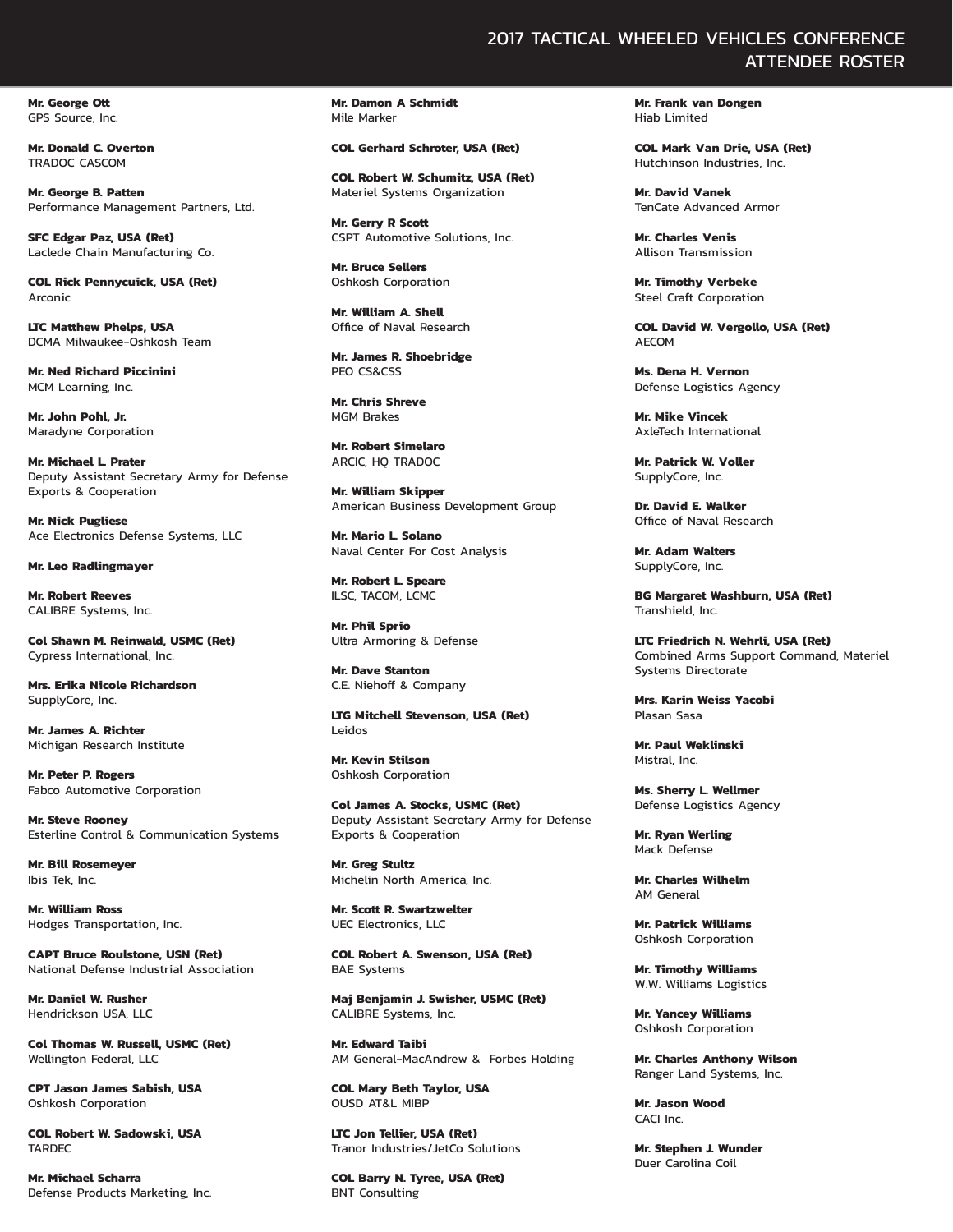#### 2017 TACTICAL WHEELED VEHICLES CONFERENCE **ATTENDEE ROSTER**

LTG Joseph L Yakovac, USA (Ret) The Cohen Group

Mr. Chris Yunker Nevada Automotive Test Center

Mr. Stephen Zink AM General

Mr. Dani Ziv Plasan Sasa

Mr. Greg Zyla Moog Inc.

## **NOTES**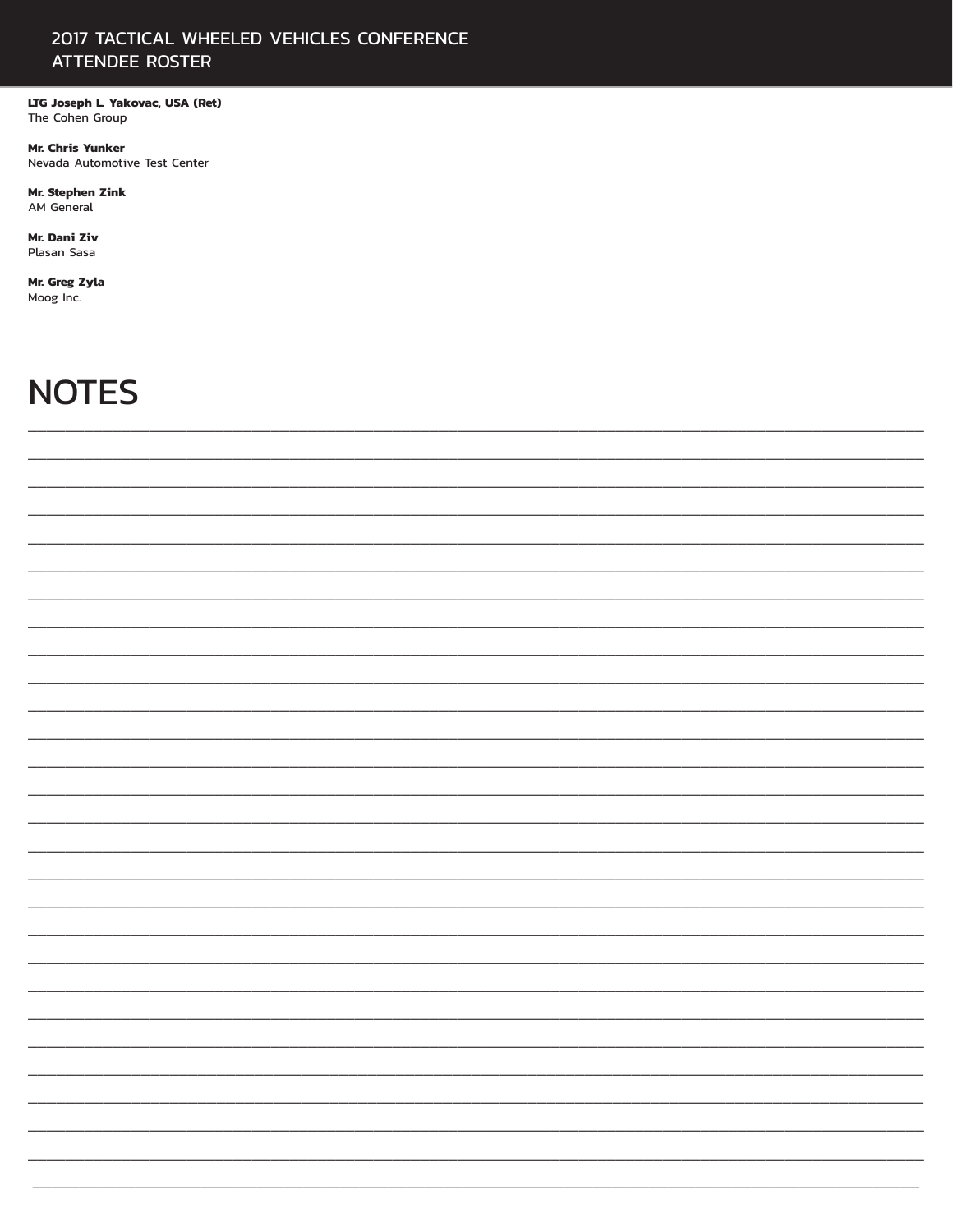## **THANK YOU TO OUR SPONSORS!**

ANNUAL CONFERENCE NETWORKING RECEPTION SPONSOR



## **DEFENSE**

BREAKFAST SPONSOR